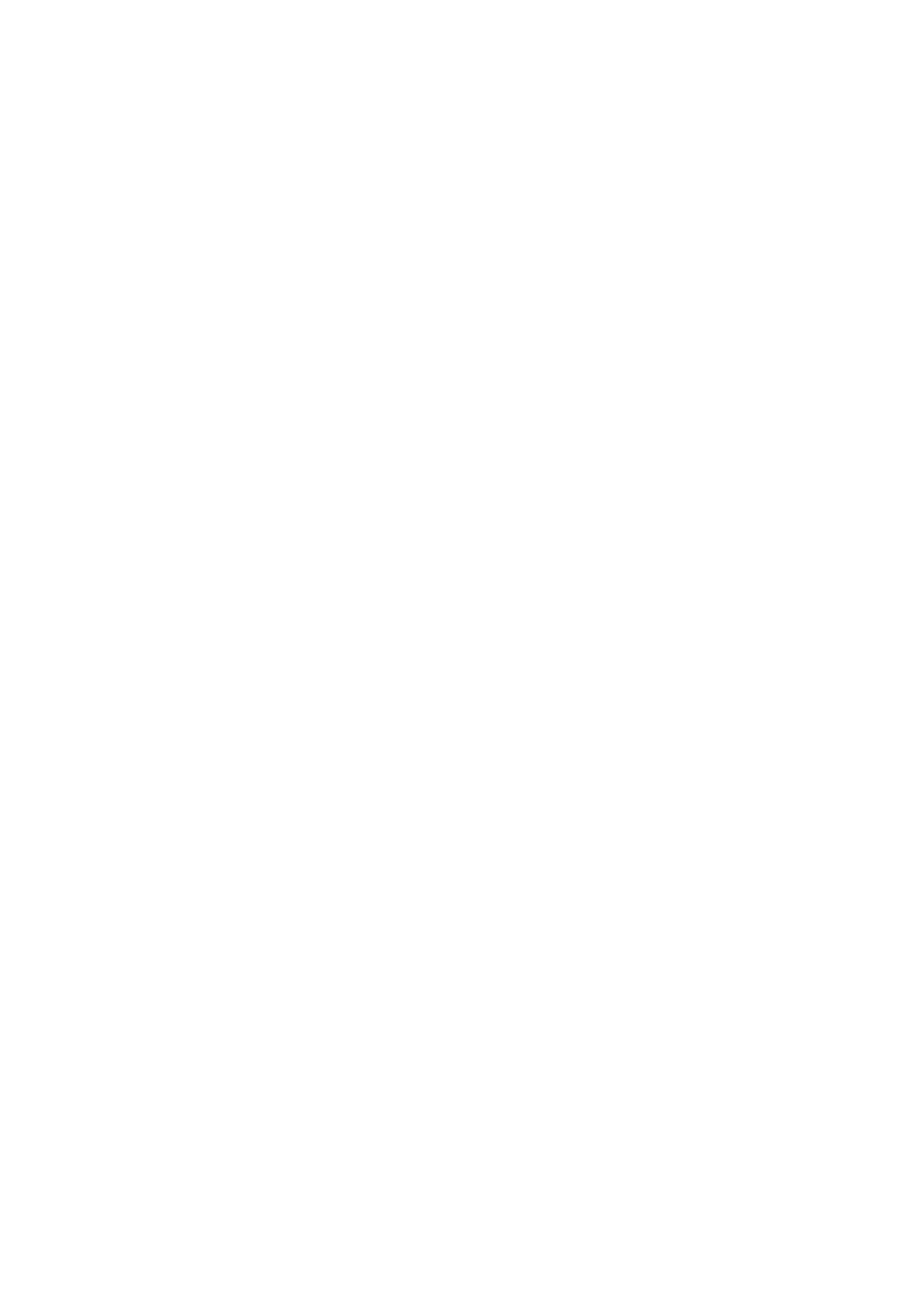The directors present the condensed consolidated financial information of the Company and its subsidiaries (the "Group") for the six months ended 30th September 2021. The consolidated income statement and consolidated statement of comprehensive income of the Group for the six months ended 30th September 2021, and the consolidated balance sheet of the Group as at 30th September 2021, all of which are unaudited and condensed, along with selected explanatory notes, are set out as follows:

# **Condensed Consolidated Income Statement**

|                                                                             |                | Unaudited<br><b>Six months ended</b><br><b>30th September</b> |                     |  |  |
|-----------------------------------------------------------------------------|----------------|---------------------------------------------------------------|---------------------|--|--|
|                                                                             |                | 2021                                                          | 2020                |  |  |
|                                                                             | <b>Note</b>    | <b>HKS'000</b>                                                | <b>HKS'000</b>      |  |  |
| Revenue                                                                     | $\overline{4}$ | 39,103                                                        | 32,456              |  |  |
| Cost of sales                                                               |                | (15, 645)                                                     | (12, 532)           |  |  |
| Gross profit                                                                |                | 23,458                                                        | 19,924              |  |  |
| Other income                                                                |                | 6,297                                                         | 14,017              |  |  |
| Other gains/(losses) — net                                                  | 5              | 7,405                                                         | (7, 715)            |  |  |
| Selling, distribution and marketing<br>expenses                             |                | (1, 424)                                                      | (383)               |  |  |
| Administrative expenses                                                     |                | (40, 315)                                                     | (42, 634)           |  |  |
| <b>Operating loss</b>                                                       | 6              | (4,579)                                                       | (16,791)            |  |  |
| Finance income<br><b>Finance costs</b>                                      |                | 65<br>(5,618)                                                 | 308<br>(5,011)      |  |  |
| Finance costs — net<br>Share of net profits/(losses) of associates          | $\overline{7}$ | (5, 553)<br>3,752                                             | (4,703)<br>(4, 823) |  |  |
| Loss before income tax                                                      |                | (6,380)                                                       | (26,317)            |  |  |
| Income tax (charge)/credit                                                  | 8              | (493)                                                         | 517                 |  |  |
| Loss for the period                                                         |                | (6, 873)                                                      | (25,800)            |  |  |
| Loss attributable to:<br>Owners of the Company<br>Non-controlling interests |                | (6, 873)                                                      | (25,261)<br>(539)   |  |  |
|                                                                             |                | (6, 873)                                                      | (25,800)            |  |  |
| Loss per share attributable to owners of<br>the Company                     |                |                                                               |                     |  |  |
| Basic and diluted loss per share                                            | 9              | $(0.12$ HK cents)                                             | $(0.43$ HK cents)   |  |  |

*For the six months ended 30th September 2021*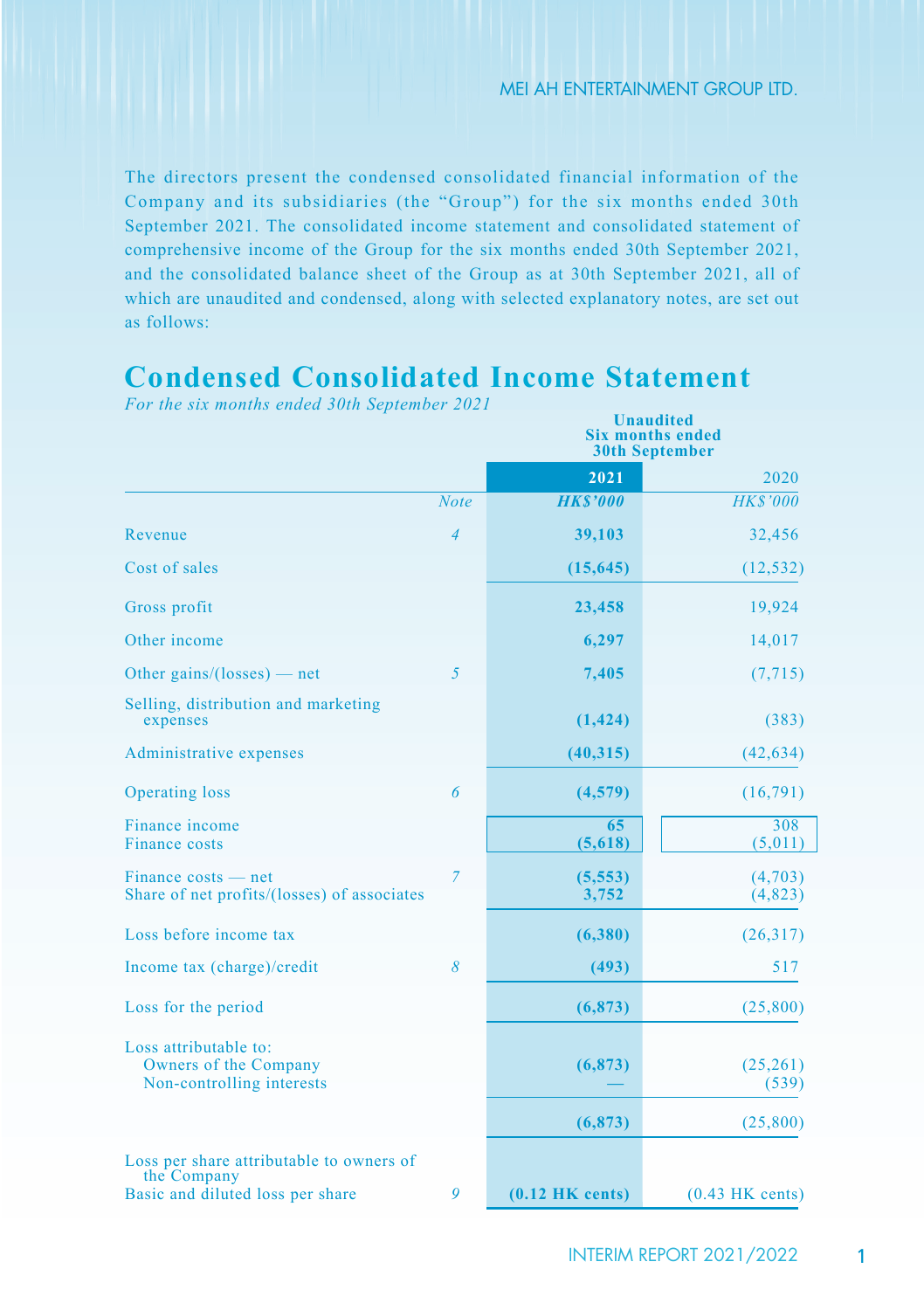## **Consolidated Statement of Comprehensive Income**

*For the six months ended 30th September 2021*

|                                                  | <b>Unaudited</b><br><b>Six months ended</b><br><b>30th September</b> |                 |  |  |
|--------------------------------------------------|----------------------------------------------------------------------|-----------------|--|--|
|                                                  | 2021                                                                 | 2020            |  |  |
|                                                  | <b>HKS'000</b>                                                       | <b>HK\$'000</b> |  |  |
| <b>Loss for the period</b>                       | (6, 873)                                                             | (25,800)        |  |  |
| Other comprehensive income/(loss),               |                                                                      |                 |  |  |
| net of tax                                       |                                                                      |                 |  |  |
| Items that will not be reclassified              |                                                                      |                 |  |  |
| subsequently to profit or loss                   |                                                                      |                 |  |  |
| Surplus on revaluation of buildings              | 10,392                                                               | 900             |  |  |
| Deferred taxation arising from revaluation       |                                                                      |                 |  |  |
| surplus of buildings                             | (1,663)                                                              | (71)            |  |  |
| Items that may be reclassified to profit or loss |                                                                      |                 |  |  |
| Currency translation differences                 | 163                                                                  | 394             |  |  |
|                                                  |                                                                      |                 |  |  |
| Other comprehensive income for the period,       |                                                                      |                 |  |  |
| net of tax                                       | 8,892                                                                | 1,223           |  |  |
|                                                  |                                                                      |                 |  |  |
| Total comprehensive income/(loss) for the        |                                                                      |                 |  |  |
| period                                           | 2,019                                                                | (24, 577)       |  |  |
|                                                  |                                                                      |                 |  |  |
| <b>Total comprehensive income/(loss)</b>         |                                                                      |                 |  |  |
| attributable to:                                 |                                                                      |                 |  |  |
| — Owners of the Company                          | 2,019                                                                | (24, 038)       |  |  |
| - Non-controlling interests                      |                                                                      | (539)           |  |  |
|                                                  |                                                                      |                 |  |  |
| Total comprehensive income/(loss) for the        |                                                                      |                 |  |  |
| period                                           | 2,019                                                                | (24, 577)       |  |  |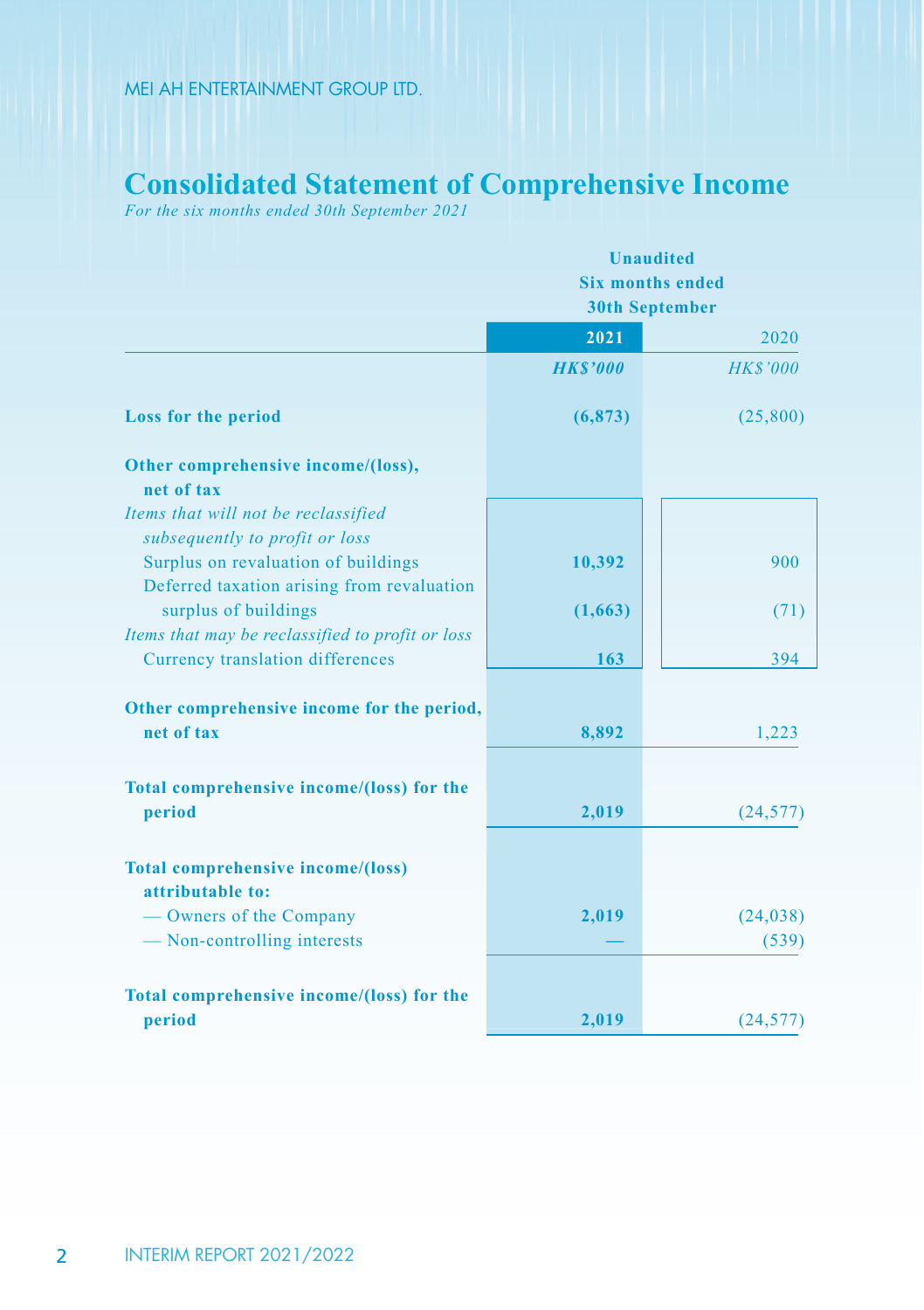# **Condensed Consolidated Balance Sheet**

*As at 30th September 2021 and 31st March 2021*

|                                        | <b>Unaudited</b> | Audited         |
|----------------------------------------|------------------|-----------------|
|                                        | <b>30th</b>      | 31st            |
|                                        | <b>September</b> | March           |
|                                        | 2021             | 2021            |
| <b>Note</b>                            | <b>HK\$'000</b>  | <b>HK\$'000</b> |
| <b>ASSETS</b>                          |                  |                 |
| <b>Non-current assets</b>              |                  |                 |
| Property, plant and equipment          | 204,532          | 191,011         |
| Investment properties                  | 225,151          | 216,499         |
| Right-of-use assets                    | 91,540           | 93,375          |
| Film rights, films in progress and     |                  |                 |
| film royalty deposits                  | 159,445          | 164,708         |
| Interests in associates                | 11,514           | 7,863           |
| Other receivables and deposits<br>II   | 3,611            | 7,523           |
|                                        | 695,793          | 680,979         |
| <b>Current assets</b>                  |                  |                 |
| <b>Inventories</b>                     | 358              | 134             |
| Prepayments, deposits, trade and       |                  |                 |
| other receivables<br>II                | 45,244           | 42,825          |
| Deferred fulfilment costs              | 300              | 300             |
| Financial assets at fair value through |                  |                 |
| profit or loss                         | 4,792            | 5,740           |
| Pledged bank deposits                  | 23,500           | 23,500          |
| Short-term bank deposits               | 3,226            | 2,200           |
| Cash and cash equivalents              | 7,091            | 25,219          |
|                                        | 84,511           | 99,918          |
| <b>Total assets</b>                    | 780,304          | 780,897         |
|                                        |                  |                 |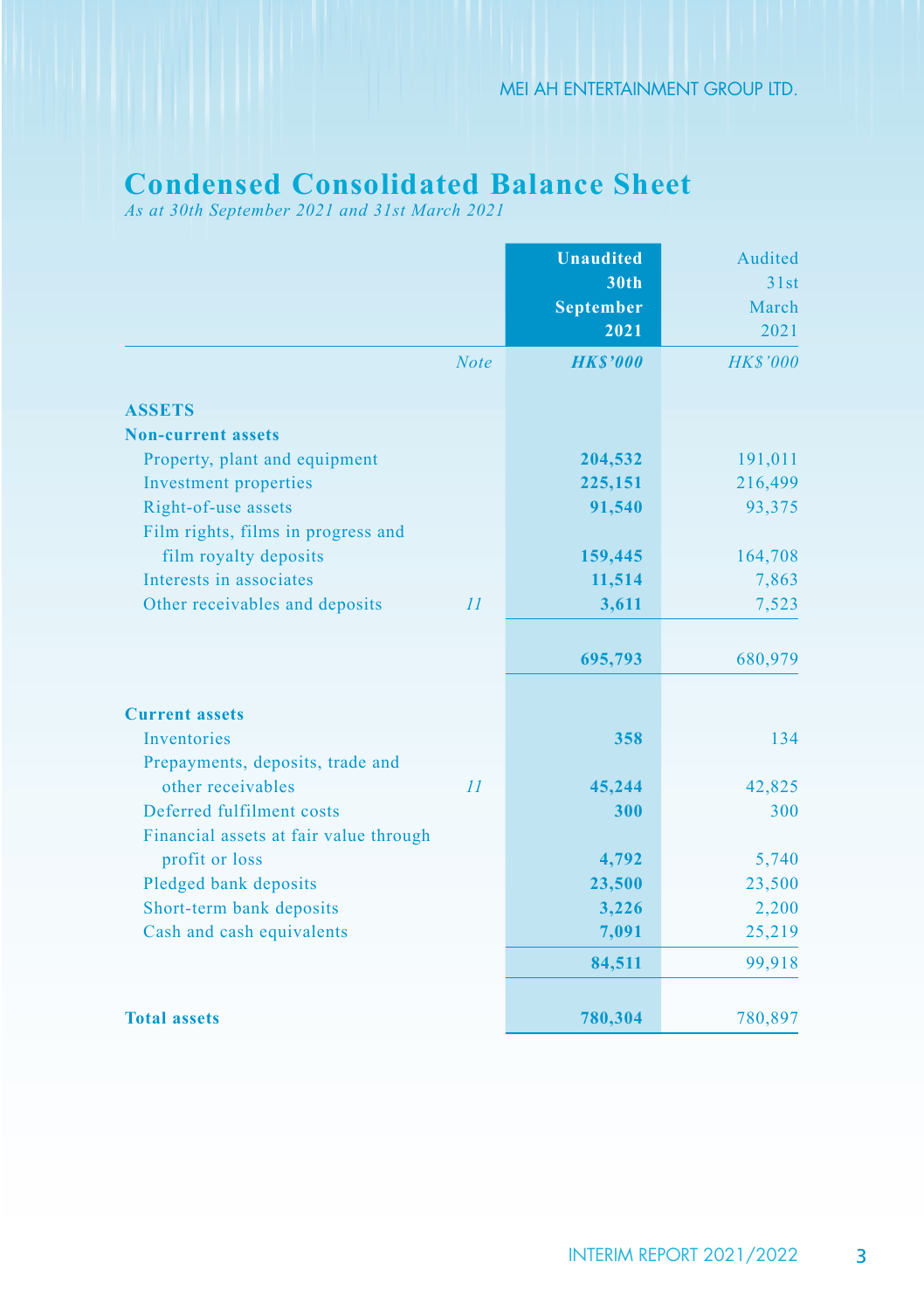|                                                          | <b>Unaudited</b><br>30th<br><b>September</b><br>2021 | Audited<br>31st<br>March<br>2021 |
|----------------------------------------------------------|------------------------------------------------------|----------------------------------|
| <b>Note</b>                                              | <b>HKS'000</b>                                       | <b>HK\$'000</b>                  |
|                                                          |                                                      |                                  |
| <b>EQUITY</b><br><b>Equity attributable to owners of</b> |                                                      |                                  |
| the Company                                              |                                                      |                                  |
| Share capital<br>14                                      | 118,475                                              | 118,475                          |
| Share premium                                            | 407,428                                              | 407,428                          |
| <b>Reserves</b>                                          | (149, 339)                                           | (151, 358)                       |
|                                                          |                                                      |                                  |
| Shareholders' funds                                      | 376,564                                              | 374,545                          |
| Non-controlling interests                                | 9,212                                                | 9,212                            |
|                                                          |                                                      |                                  |
| <b>Total equity</b>                                      | 385,776                                              | 383,757                          |
| <b>LIABILITIES</b>                                       |                                                      |                                  |
| <b>Non-current liabilities</b>                           |                                                      |                                  |
| Bank and other borrowings<br>13                          | 88,875                                               | 77,608                           |
| Lease liabilities                                        | 104,319                                              | 105,592                          |
| Deferred income tax liabilities                          | 25,672                                               | 23,873                           |
|                                                          | 218,866                                              | 207,073                          |
| <b>Current liabilities</b>                               |                                                      |                                  |
| Trade and other payables<br>12                           | 66,814                                               | 85,387                           |
| <b>Contract liabilities</b>                              | 17,649                                               | 19,160                           |
| Amounts due to associates                                | 26,967                                               | 18,036                           |
| <b>Bank</b> overdrafts<br>13                             | 21,007                                               | 21,867                           |
| <b>Bank borrowings</b><br>13                             | 26,888                                               | 29,228                           |
| Lease liabilities                                        | 10,801                                               | 10,632                           |
| Current income tax liabilities                           | 5,536                                                | 5,757                            |
|                                                          | 175,662                                              | 190,067                          |
| <b>Total liabilities</b>                                 | 394,528                                              | 397,140                          |
| <b>Total equity and liabilities</b>                      | 780,304                                              | 780,897                          |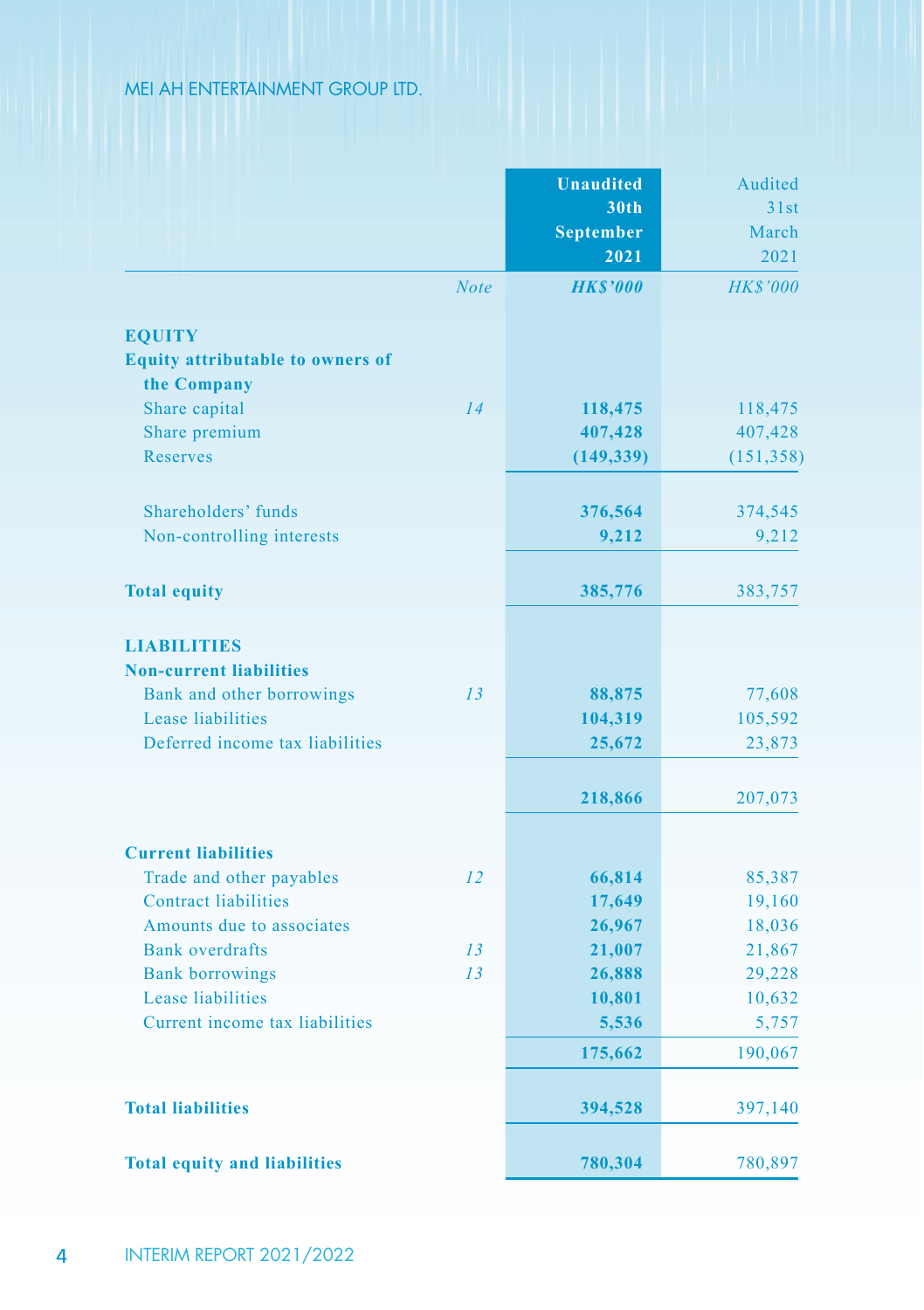# **Condensed Consolidated Statement of Changes in Equity**

*For the six months ended 30th September 2021*

|                                                                                          | <b>Attributable to shareholders</b> |                         |                                       |                        |                        |                                            |                |                             |                                  |                        |
|------------------------------------------------------------------------------------------|-------------------------------------|-------------------------|---------------------------------------|------------------------|------------------------|--------------------------------------------|----------------|-----------------------------|----------------------------------|------------------------|
|                                                                                          | Share<br>capital                    | <b>Share</b><br>premium | <b>Share</b><br>redemption<br>reserve | Contributed<br>surplus | Exchange<br>difference | <b>Buildings</b><br>revaluation<br>reserve | reserve        | Other Accumulated<br>losses | Non-<br>controlling<br>interests | <b>Total</b><br>equity |
|                                                                                          | <b>HKS'000</b>                      | <b>HKS'000</b>          | <b>HKS'000</b>                        | <b>HKS'000</b>         | <b>HKS'000</b>         | <b>HKS'000</b>                             | <b>HKS'000</b> | <b>HKS'000</b>              | <b>HKS'000</b>                   | <b>HKS'000</b>         |
| <b>The Group</b><br>At 1st April 2021                                                    | 118,475                             | 407,428                 | 12                                    | 189,009                | (8, 206)               | 82,605                                     | (6,380)        | (408, 398)                  | 9.212                            | 383,757                |
| <b>Comprehensive loss</b><br>Loss for the period<br>Other comprehensive<br>income/(loss) |                                     |                         |                                       |                        |                        |                                            |                | (6, 873)                    |                                  | (6, 873)               |
| Surplus on revaluation of<br>buildings<br>Deferred tax arising from                      |                                     |                         |                                       |                        |                        | 10,392                                     |                |                             |                                  | 10,392                 |
| revaluation surplus<br>of buildings                                                      |                                     |                         |                                       |                        |                        | (1,663)                                    |                |                             |                                  | (1,663)                |
| <b>Translation of foreign</b><br>subsidiaries                                            |                                     |                         |                                       |                        | 163                    |                                            |                |                             |                                  | 163                    |
| <b>Total other comprehensive</b><br>income                                               |                                     |                         |                                       |                        | 163                    | 8,729                                      |                |                             |                                  | 8.892                  |
| <b>Total comprehensive income/</b><br>(loss) for the period                              |                                     |                         |                                       |                        | 163                    | 8,729                                      |                | (6, 873)                    |                                  | 2,019                  |
| At 30th September 2021                                                                   | 118,475                             | 407,428                 | 12                                    | 189,009                | (8,043)                | 91,334                                     | (6,380)        | (415, 271)                  | 9,212                            | 385,776                |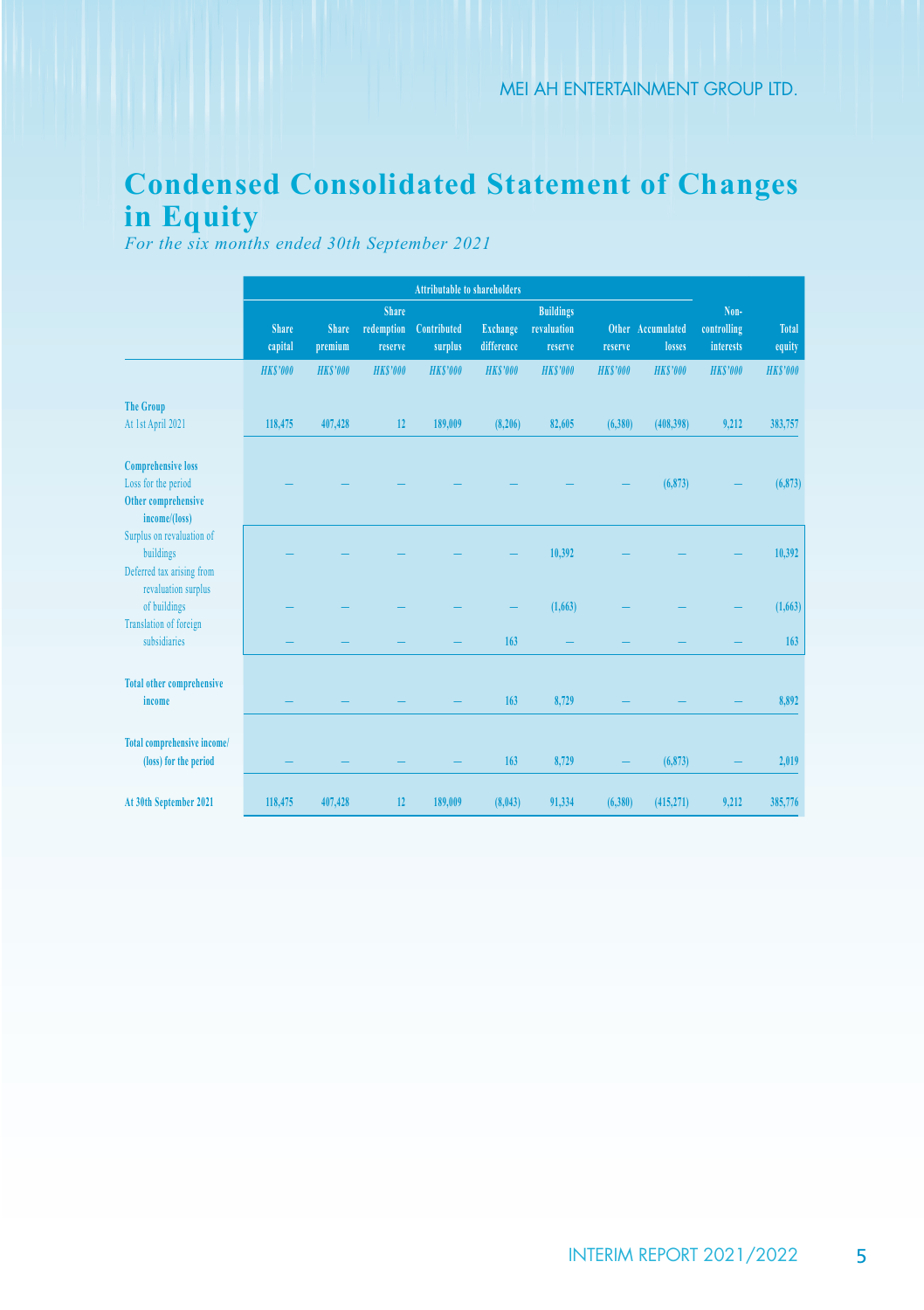|                                               | Attributable to shareholders |                |                |                 |                 |                  |                 |                   |                 |                |
|-----------------------------------------------|------------------------------|----------------|----------------|-----------------|-----------------|------------------|-----------------|-------------------|-----------------|----------------|
|                                               |                              |                | Share          |                 |                 | <b>Buildings</b> |                 |                   | Non-            |                |
|                                               | Share                        | Share          | redemption     | Contributed     | Exchange        | revaluation      |                 | Other Accumulated | controlling     | Total          |
|                                               | capital                      | premium        | reserve        | surplus         | difference      | reserve          | reserve         | losses            | interests       | equity         |
|                                               | <b>HKS'000</b>               | <b>HKS'000</b> | <b>HKS'000</b> | <b>HK\$'000</b> | <b>HK\$'000</b> | <b>HK\$'000</b>  | <b>HK\$'000</b> | <b>HK\$'000</b>   | <b>HK\$'000</b> | <b>HKS'000</b> |
| <b>The Group</b>                              |                              |                |                |                 |                 |                  |                 |                   |                 |                |
| At 1st April 2020                             | 118,475                      | 407,428        | 12             | 189,009         | (11, 504)       | 82,486           | 1.536           | (350, 149)        | 1,602           | 438,895        |
| <b>Comprehensive loss</b>                     |                              |                |                |                 |                 |                  |                 |                   |                 |                |
| Loss for the period                           |                              |                |                |                 |                 |                  |                 | (25, 261)         | (539)           | (25, 800)      |
| Other comprehensive<br>income/(loss)          |                              |                |                |                 |                 |                  |                 |                   |                 |                |
| Surplus on revaluation of                     |                              |                |                |                 |                 |                  |                 |                   |                 |                |
| buildings                                     |                              |                |                |                 |                 | 900              |                 |                   |                 | 900            |
| Deferred tax arising from                     |                              |                |                |                 |                 |                  |                 |                   |                 |                |
| revaluation surplus                           |                              |                |                |                 |                 |                  |                 |                   |                 |                |
| of buildings                                  |                              |                |                |                 |                 | (71)             |                 |                   |                 | (71)           |
| <b>Translation of foreign</b><br>subsidiaries |                              |                |                |                 | 594             |                  |                 |                   |                 | 594            |
|                                               |                              |                |                |                 |                 |                  |                 |                   |                 |                |
| <b>Total other comprehensive</b>              |                              |                |                |                 |                 |                  |                 |                   |                 |                |
| income/(loss)                                 |                              |                |                |                 | 594             | 829              |                 |                   |                 | 1.423          |
| <b>Total comprehensive income/</b>            |                              |                |                |                 |                 |                  |                 |                   |                 |                |
| (loss) for the period                         |                              |                |                |                 | 594             | 829              |                 | (25, 261)         | (539)           | (24, 377)      |
| <b>Transactions with owners.</b>              |                              |                |                |                 |                 |                  |                 |                   |                 |                |
| recognised directly                           |                              |                |                |                 |                 |                  |                 |                   |                 |                |
| in equity                                     |                              |                |                |                 |                 |                  |                 |                   |                 |                |
| Acquisition of non-controlling<br>interests   |                              |                |                |                 |                 |                  | (8,372)         |                   | 8.372           |                |
|                                               |                              |                |                |                 |                 |                  |                 |                   |                 |                |
| At 30th September 2020                        | 118,475                      | 407,428        | 12             | 189,009         | (10.910)        | 83,315           | (6,836)         | (375, 410)        | 9,435           | 414,518        |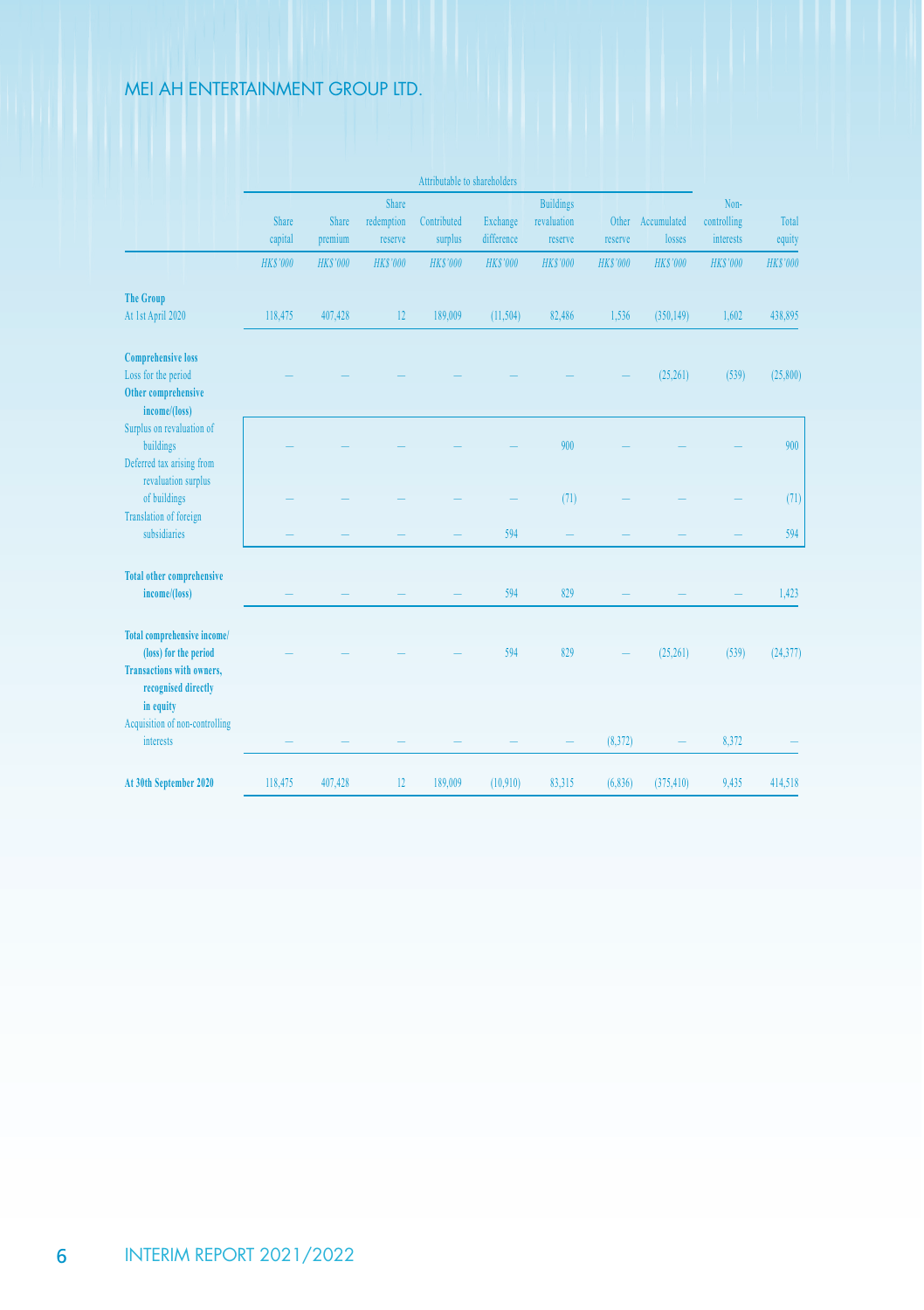## **Condensed Consolidated Cash Flow Statement**

*For the six months ended 30th September 2021*

|                                                                                          | <b>Unaudited</b>                                 |                 |  |  |  |
|------------------------------------------------------------------------------------------|--------------------------------------------------|-----------------|--|--|--|
|                                                                                          | <b>Six months ended</b><br><b>30th September</b> |                 |  |  |  |
|                                                                                          |                                                  |                 |  |  |  |
|                                                                                          | 2021                                             | 2020            |  |  |  |
|                                                                                          | <b>HKS'000</b>                                   | <b>HK\$'000</b> |  |  |  |
| <b>Cash flows from operating activities</b>                                              |                                                  |                 |  |  |  |
| Cash used in operations                                                                  | (3, 420)                                         | (7, 479)        |  |  |  |
| Income tax paid                                                                          | (643)                                            | (358)           |  |  |  |
| Net cash used in operating activities                                                    | (4,063)                                          | (7,837)         |  |  |  |
|                                                                                          |                                                  |                 |  |  |  |
| <b>Cash flows from investing activities</b><br>Purchase of property, plant and equipment |                                                  |                 |  |  |  |
| Purchase of film rights, films in progress                                               | (10, 081)                                        | (1,782)         |  |  |  |
| and film royalty deposits                                                                | (2,018)                                          | (6, 420)        |  |  |  |
| Proceeds from disposal of financial assets at                                            |                                                  |                 |  |  |  |
| fair value through profit or loss                                                        |                                                  | 4,400           |  |  |  |
| Interest received                                                                        | 65                                               | 308             |  |  |  |
| Change in short-term deposits                                                            | (1,026)                                          | (978)           |  |  |  |
| Net cash used in investing activities                                                    | (13,060)                                         | (4, 472)        |  |  |  |
|                                                                                          |                                                  |                 |  |  |  |
| <b>Cash flows from financing activities</b>                                              |                                                  |                 |  |  |  |
| Repayments of bank loans                                                                 | (3,279)                                          | (605)           |  |  |  |
| Interest paid on bank and other borrowings                                               | (1,373)                                          | (763)           |  |  |  |
| Repayments of principal elements of lease                                                |                                                  |                 |  |  |  |
| liabilities                                                                              | (5,842)                                          | (2,523)         |  |  |  |
| Advance from a controlling shareholder                                                   | 10,187                                           | 9,000           |  |  |  |
| Net cash (used in)/generated from financing                                              |                                                  |                 |  |  |  |
| activities                                                                               | (307)                                            | 5,109           |  |  |  |
|                                                                                          |                                                  |                 |  |  |  |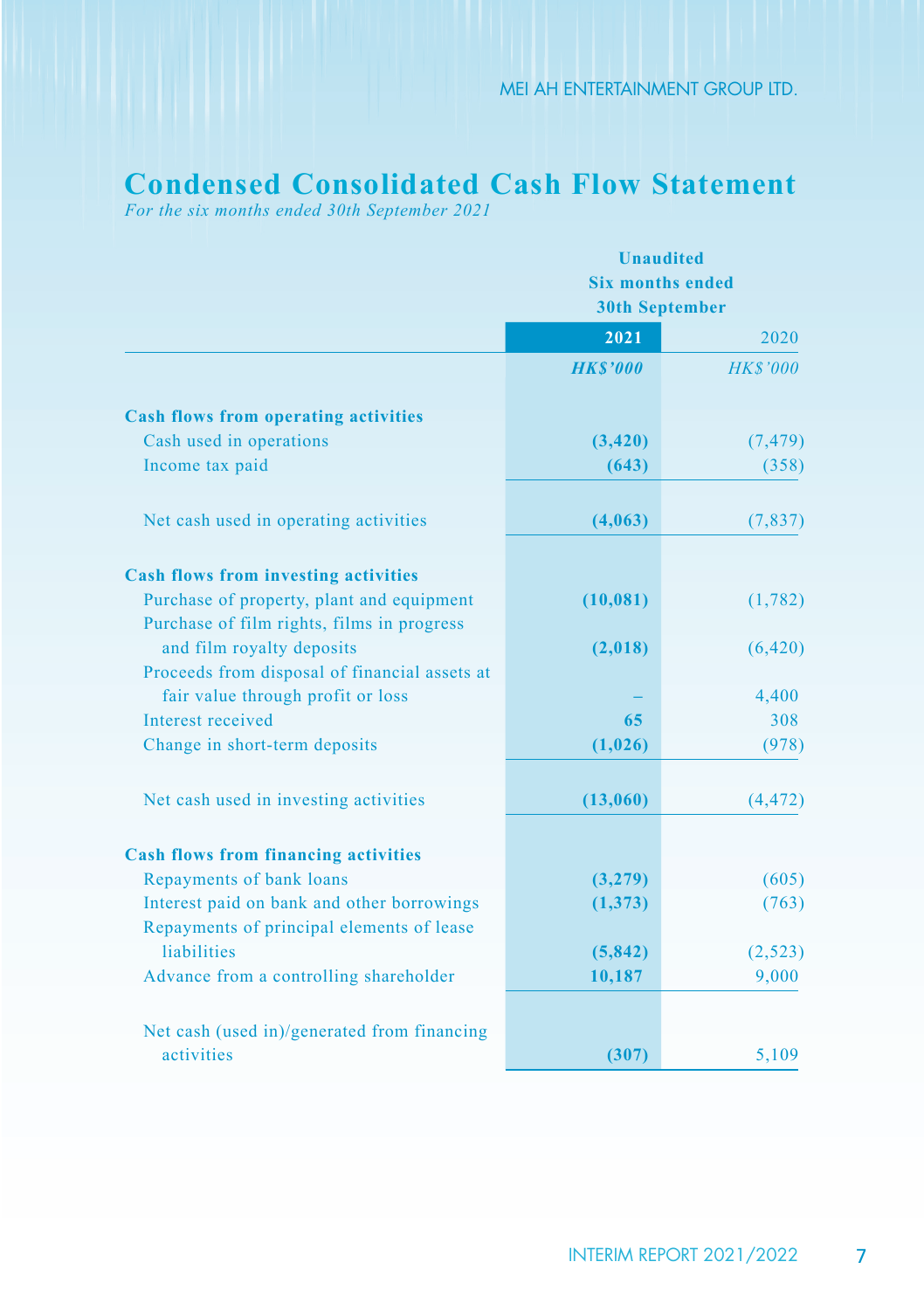|                                                      | <b>Unaudited</b><br><b>Six months ended</b><br><b>30th September</b> |                 |
|------------------------------------------------------|----------------------------------------------------------------------|-----------------|
|                                                      | 2021                                                                 | 2020            |
|                                                      | <b>HK\$'000</b>                                                      | <b>HK\$'000</b> |
| Net decrease in cash and cash equivalents            | (17, 430)                                                            | (7,200)         |
| Cash and cash equivalents at beginning of            |                                                                      |                 |
| period                                               | 3,352                                                                | 6,609           |
| Exchange differences                                 | 162                                                                  | 1,352           |
| Cash and cash equivalents at end of period           | (13,916)                                                             | 761             |
| Analysis of balances of cash and cash<br>equivalents |                                                                      |                 |
| Cash and cash equivalents                            | 7,091                                                                | 22,368          |
| <b>Bank</b> overdrafts                               | (21,007)                                                             | (21,607)        |
|                                                      | (13,916)                                                             | 761             |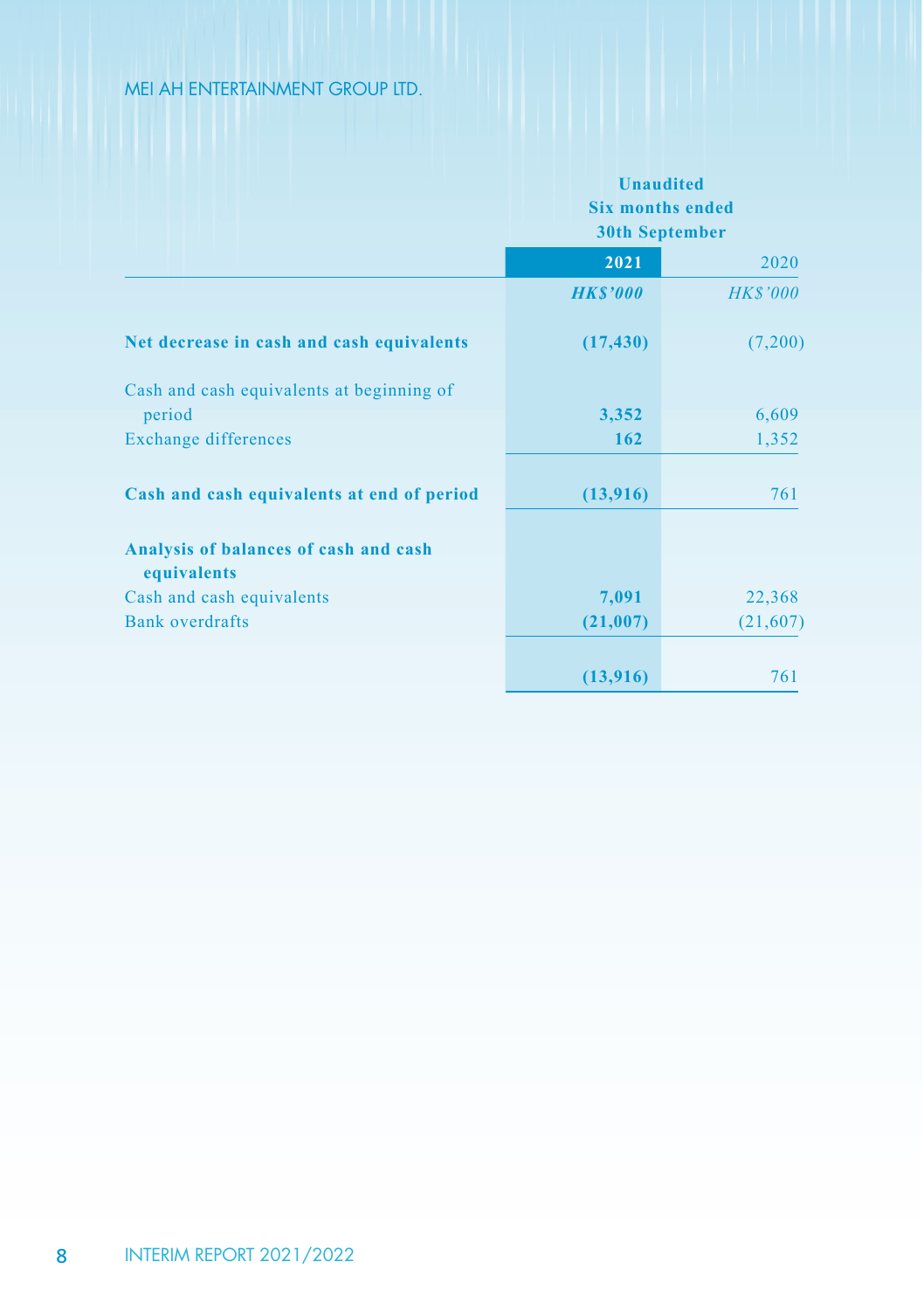## **Selected Notes to Condensed Consolidated Interim Financial Information**

#### **1. General information**

Mei Ah Entertainment Group Limited (the "Company") and its subsidiaries (together the "Group") are principally engaged in channel operations, film exhibition, film rights licensing and sub-licensing, cinema operations, concert performances and events organisation, applications and video online and property investment.

The Company is a limited liability company incorporated in Bermuda and listed on the Stock Exchange of Hong Kong Limited.

This condensed consolidated interim financial information was approved for issue on 30th November 2021.

#### **2. Basis of preparation**

This condensed consolidated interim financial information for the six months ended 30th September 2021 has been prepared in accordance with HKAS 34, "Interim financial reporting". The condensed consolidated interim financial information should be read in conjunction with the annual financial statements for the year ended 31st March 2021, which have been prepared in accordance with HKFRSs.

During the period ended 30th September 2021, the Group incurred a net loss of HK\$6,873,000 and as at 30th September 2021, the Group had net current liabilities of approximately HK\$91,151,000.

The directors of the Company have given careful consideration to the future liquidity requirements and operating performance of the Group and its available sources of financing to assess whether the Group would have sufficient financial resources to fulfil its financial obligations to continue as a going concern. The directors are of the opinion that, having taken into account the anticipated cash inflows generated from the Group's operations, as well as the possible changes in its operating performance, and the availability of existing and new bank and other facilities, including the financial support from the controlling shareholder of the Company, the Group will have sufficient working capital to meet its financial obligations as and when they fall due in the coming twelve months from 30th September 2021. Accordingly, the directors consider that the Group will be able to continue as a going concern; and thus have prepared the consolidated financial statements on a going concern basis.

#### **3. Accounting policies**

The accounting policies adopted are consistent with those of the annual financial statements for the year ended 31st March 2021, as described in those annual financial statements, except for the accounting policy changes that are expected to be reflected in the annual financial statements for the year ending 31st March 2022. Details of the changes in accounting polices are set out below:–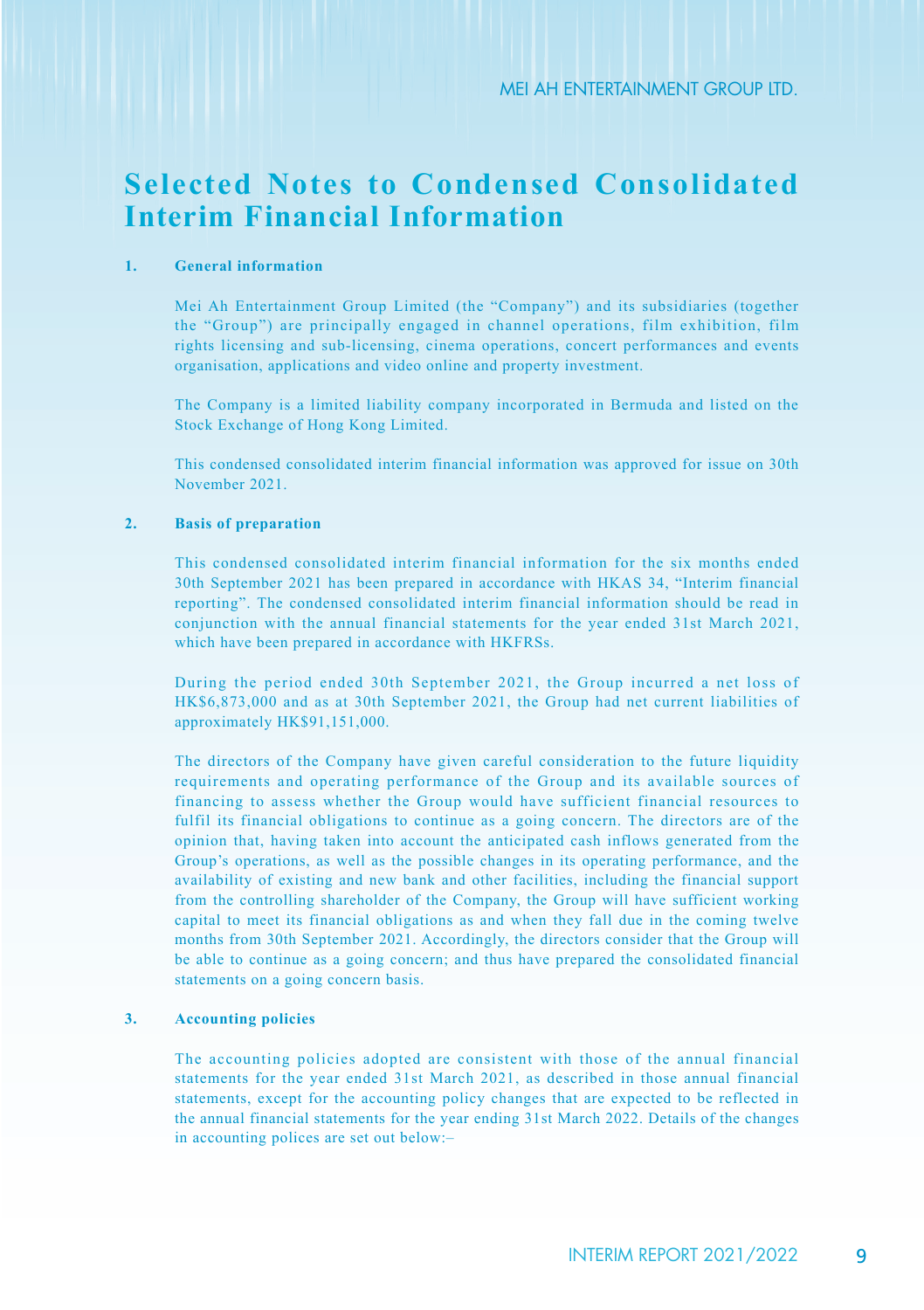*(i) New and amended standards and interpretations adopted by the Group*

| Amendments to HKFRS 9, HKAS 39 and | Interest Rate Benchmark Reform —  |
|------------------------------------|-----------------------------------|
| HKFRS 7. HKFRS 4 and HKFRS 16      | Phase 2                           |
| Amendment to HKFRS 16              | COVID-19-Related Rent Concessions |
|                                    | bevond 30 June 2021               |

These new and amended standards and interpretations are either not relevant to the Group or did not have any material impact on the Group's accounting policies.

*(ii)* The Group has not early adopted those new standards and amendments to standards that have been issued but not yet effective for the financial year beginning 1st April 2021.

### **4. Segment information**

An analysis of the Group's revenues and results for the period by business segments, being the primary reporting format, is as follows:

|                                                                             | <b>Unaudited</b><br>Six months ended 30th September 2021 |                                                                               |                      |                                            |                                                      |                               |                       |  |
|-----------------------------------------------------------------------------|----------------------------------------------------------|-------------------------------------------------------------------------------|----------------------|--------------------------------------------|------------------------------------------------------|-------------------------------|-----------------------|--|
|                                                                             | Channel<br>operations                                    | Film<br>exhibition<br>and film<br>rights<br>licensing<br>and<br>sub-licensing | Cinema<br>operations | <b>Applications</b><br>and<br>video online | Concert<br>performance<br>and events<br>organisation | <b>Property</b><br>investment | Group                 |  |
|                                                                             | <b>HKS'000</b>                                           | <b>HKS'000</b>                                                                | <b>HKS'000</b>       | <b>HKS'000</b>                             | <b>HKS'000</b>                                       | <b>HKS'000</b><br>(note(a))   | <b>HKS'000</b>        |  |
| Segment revenue                                                             | 18,390                                                   | 9,039                                                                         | 11,307               | 367                                        |                                                      |                               | 39,103                |  |
| Reportable segment profit/(loss)<br>Depreciation of property, plant         | 1,749                                                    | (2, 207)                                                                      | (8,712)              | (3,668)                                    |                                                      | 11,144                        | (1,694)               |  |
| and equipment                                                               | (17)                                                     | (186)                                                                         | (6,102)              | (3)                                        |                                                      |                               | (6,308)               |  |
| Depreciation of right-of-use assets<br>Fair value surplus on revaluation of |                                                          |                                                                               | (3,014)              |                                            |                                                      |                               | (3,014)               |  |
| investment properties                                                       |                                                          |                                                                               |                      |                                            |                                                      | 8,353                         | 8,353                 |  |
| Amortisation for film rights<br>Finance costs                               | (4.988)                                                  | (198)                                                                         |                      |                                            |                                                      |                               | (5, 186)              |  |
| Additions to property, plant and equipment                                  | 10                                                       |                                                                               | (4,206)<br>24        | 10.047                                     |                                                      |                               | (4,206)<br>10,081     |  |
| Additions to film rights, films in progress and film<br>royalty deposits    | 1,664                                                    | 354                                                                           |                      |                                            |                                                      |                               | 2,018                 |  |
| As at 30th September 2021                                                   |                                                          |                                                                               |                      |                                            |                                                      |                               |                       |  |
| Reportable segment assets<br>Reportable segment liabilities                 | 12,223<br>(8, 102)                                       | 181.332<br>(45,063)                                                           | 90,754<br>(173, 126) | 643<br>(606)                               | 11,450<br>(8,635)                                    | 233,017<br>(4, 422)           | 529.419<br>(239, 954) |  |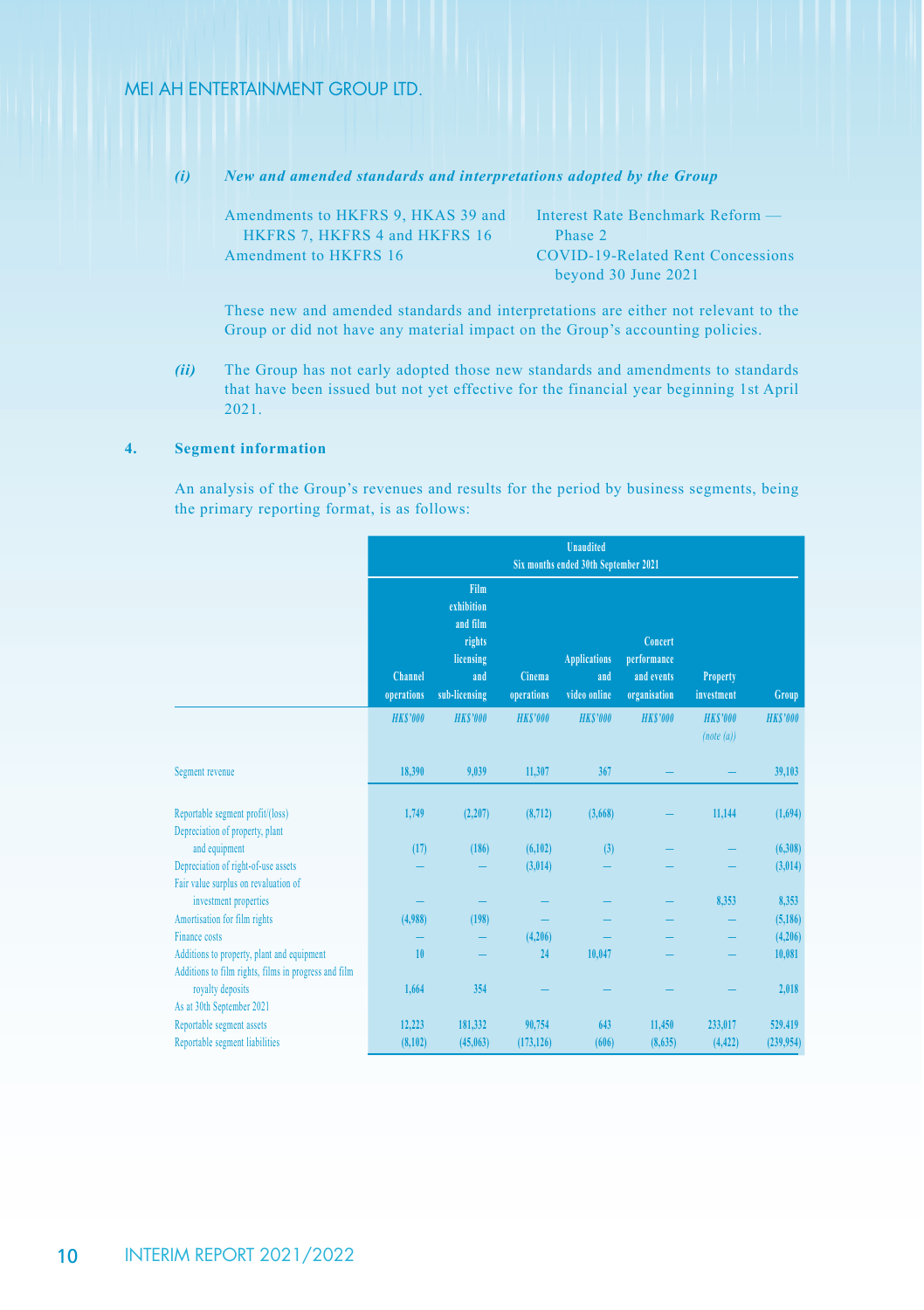|                                                               |                |                 |                | Unaudited                            |                 |                |                 |
|---------------------------------------------------------------|----------------|-----------------|----------------|--------------------------------------|-----------------|----------------|-----------------|
|                                                               |                |                 |                | Six months ended 30th September 2020 |                 |                |                 |
|                                                               |                | Film            |                |                                      |                 |                |                 |
|                                                               |                | exhibition      |                |                                      |                 |                |                 |
|                                                               |                | and film        |                |                                      |                 |                |                 |
|                                                               |                | rights          |                |                                      | Concert         |                |                 |
|                                                               |                | licensing       |                | <b>Applications</b>                  | performance     |                |                 |
|                                                               | Channel        | and             | Cinema         | and                                  | and events      | Property       |                 |
|                                                               | operations     | sub-licensing   | operations     | video online                         | organisation    | investment     | Group           |
|                                                               | <b>HKS'000</b> | <b>HK\$'000</b> | <b>HKS'000</b> | <b>HKS'000</b>                       | <b>HK\$'000</b> | <b>HKS'000</b> | <b>HK\$'000</b> |
|                                                               |                |                 |                |                                      |                 | (note(a))      |                 |
| Segment revenue                                               | 25,439         | 1.928           | 4.422          | 667                                  |                 |                | 32,456          |
|                                                               |                |                 |                |                                      |                 |                |                 |
| Reportable segment profit/(loss)                              | 5,873          | (6,939)         | (5,989)        | (2, 222)                             |                 | (4, 702)       | (13,979)        |
| Depreciation of property, plant and equipment                 | (142)          | (72)            | (5,563)        | (3)                                  |                 |                | (5,780)         |
| Depreciation of right-of-use assets                           |                |                 | (4,000)        |                                      |                 |                | (4,000)         |
| Fair value deficit on revaluation of investment<br>properties |                |                 |                |                                      |                 | (6, 444)       | (6, 444)        |
| Amortisation for film rights                                  | (5,410)        |                 |                |                                      |                 |                | (5,410)         |
| Finance costs                                                 |                |                 | (3.976)        |                                      |                 |                | (3,976)         |
| Additions to property, plant and equipment                    | 34             |                 | 1,748          |                                      |                 |                | 1,782           |
| Additions to film rights, films in progress                   |                |                 |                |                                      |                 |                |                 |
| and film royalty deposits                                     | 3.395          | 3.025           |                |                                      |                 |                | 6,420           |
| As at 31st March 2021                                         |                |                 |                |                                      |                 |                |                 |
| Reportable segment assets                                     | 20.911         | 187,586         | 99,286         | 1,861                                | 9.906           | 223,517        | 543,067         |
| Reportable segment liabilities                                | (19, 415)      | (31,995)        | (174, 477)     | (875)                                | (10, 287)       | (2.064)        | (239, 113)      |

## **Profit or loss**

|                                                     | <b>Unaudited</b><br><b>Six months ended</b><br><b>30th September</b> |                 |  |
|-----------------------------------------------------|----------------------------------------------------------------------|-----------------|--|
|                                                     | 2021                                                                 | 2020            |  |
|                                                     | <b>HKS'000</b>                                                       | <b>HK\$'000</b> |  |
| Reportable segment loss                             | (1,694)                                                              | (13, 979)       |  |
| Unallocated amounts:                                |                                                                      |                 |  |
| Unallocated other income                            |                                                                      | 9               |  |
| Unallocated other losses                            | (948)                                                                | (1,271)         |  |
| Unallocated finance costs — net                     | (1,347)                                                              | (727)           |  |
| Unallocated depreciation of property, plant and     |                                                                      |                 |  |
| equipment                                           | (3,392)                                                              | (3,361)         |  |
| Unallocated depreciation of right-of-use assets     | (394)                                                                | (394)           |  |
| Unallocated share of profits/(losses) of associates | 3,752                                                                | (4,823)         |  |
| Unallocated corporate expenses                      | (2,357)                                                              | (1,771)         |  |
| Loss before income tax                              | (6,380)                                                              | (26,317)        |  |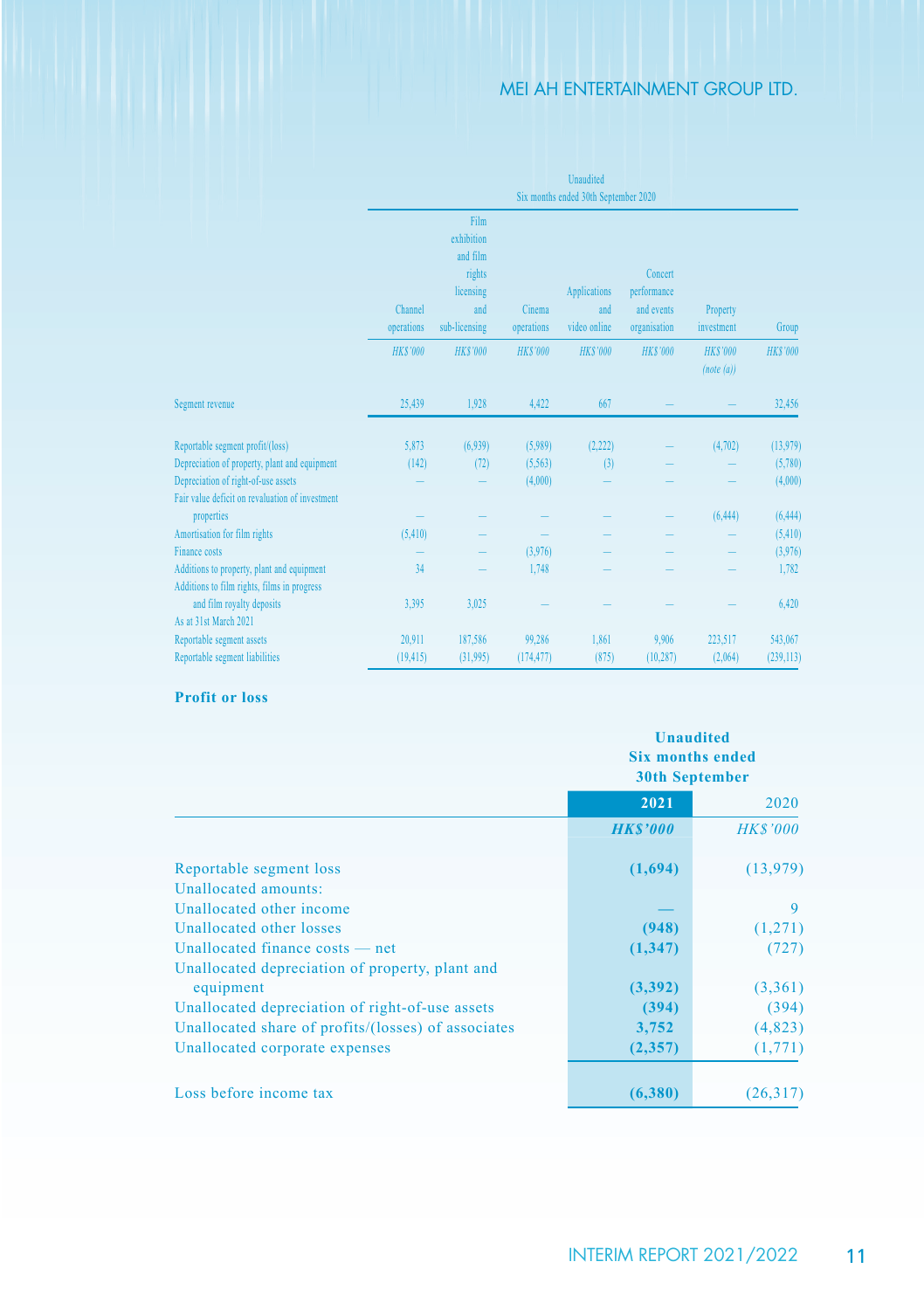|                                                                                | <b>Unaudited</b><br>30th<br><b>September</b><br>2021 | Audited<br>31st<br>March<br>2021 |
|--------------------------------------------------------------------------------|------------------------------------------------------|----------------------------------|
|                                                                                | <b>HKS'000</b>                                       | <b>HK\$'000</b>                  |
| <b>Assets</b>                                                                  |                                                      |                                  |
| Reportable segment assets                                                      | 529,419                                              | 543,067                          |
| Unallocated assets:                                                            |                                                      |                                  |
| Unallocated property, plant and equipment and right-                           |                                                      |                                  |
| of-use assets                                                                  | 190,477                                              | 189,028                          |
| Unallocated financial assets at fair value through profit                      |                                                      |                                  |
| or loss                                                                        | 4,792                                                | 5,740                            |
| Unallocated cash and cash equivalents                                          | 61                                                   | 75                               |
| Unallocated interests in associates and joint ventures                         | 11,514                                               | 7,863                            |
| Unallocated corporate assets                                                   | 44,041                                               | 35,124                           |
|                                                                                |                                                      |                                  |
| <b>Total assets</b>                                                            | 780,304                                              | 780,897                          |
|                                                                                |                                                      |                                  |
| <b>Liabilities</b>                                                             |                                                      |                                  |
| Reportable segment liabilities                                                 | 239,954                                              | 239,113                          |
| Unallocated liabilities:                                                       |                                                      |                                  |
| Unallocated bank and other borrowings<br>Unallocated amounts due to associates | 93,014                                               | 86,966                           |
| Unallocated current income tax liabilities                                     | 26,967                                               | 18,036                           |
| Unallocated deferred tax liabilities                                           | 5,536<br>25,672                                      | 5,757<br>23,873                  |
| Unallocated corporate liabilities                                              | 3,385                                                | 23,395                           |
|                                                                                |                                                      |                                  |
| <b>Total liabilities</b>                                                       | 394,528                                              | 397,140                          |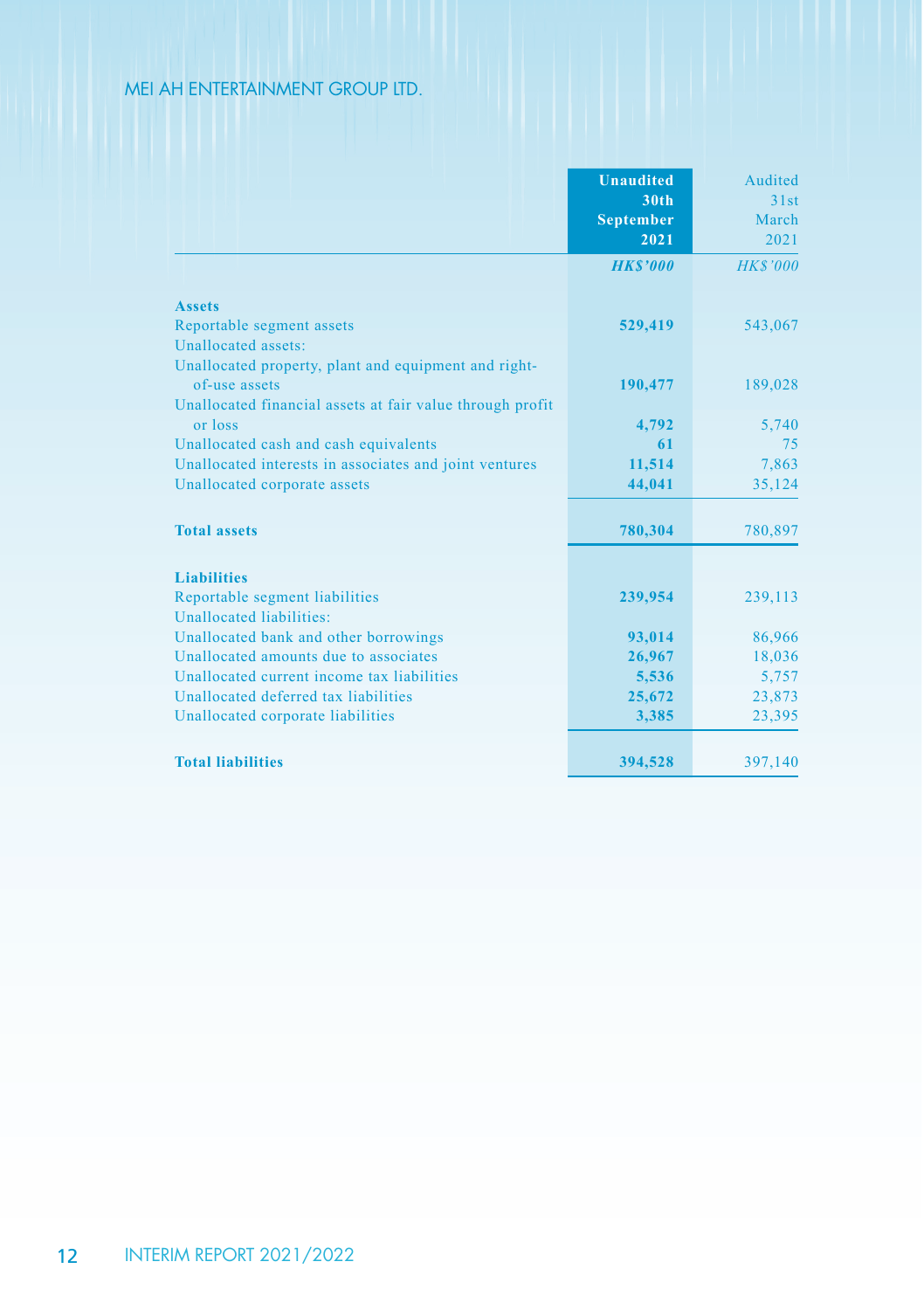### **Secondary reporting format — geographical segment**

The Group's is domiciled in Hong Kong. The results of its revenue from external customers and noncurrent assets other than financial assets located in Hong Kong and other countries are summarized below:

|                            |                 | <b>Revenues</b> from<br>external customers<br><b>Unaudited</b><br><b>Six months ended</b><br><b>30th September</b> |  |
|----------------------------|-----------------|--------------------------------------------------------------------------------------------------------------------|--|
|                            | 2021            | 2020                                                                                                               |  |
|                            | <b>HK\$'000</b> | <b>HK\$'000</b>                                                                                                    |  |
| <b>Hong Kong</b>           | 10,263          | 9,191                                                                                                              |  |
| People's Republic of China | 20,450          | 5,476                                                                                                              |  |
| Taiwan                     | 4,176           | 3,315                                                                                                              |  |
| Other countries            | 4,214           | 14,474                                                                                                             |  |
|                            | 39,103          | 32,456                                                                                                             |  |

**Non-current assets (other than financial assets)**

|                            | <b>Unaudited</b><br>30th | Audited<br>31st |
|----------------------------|--------------------------|-----------------|
|                            | <b>September</b>         | March           |
|                            | 2021                     | 2021            |
|                            | <b>HK\$'000</b>          | <b>HK\$'000</b> |
| Hong Kong                  | 467,657                  | 446,710         |
| People's Republic of China | 197,786                  | 196,199         |
| Taiwan                     | 26,739                   | 25,986          |
| Other countries            |                          | 4,561           |
|                            |                          |                 |
|                            | 692,182                  | 673,456         |

#### *Note (a)*

(a) The revenue attributable to the segment "property investment" has been included in other income.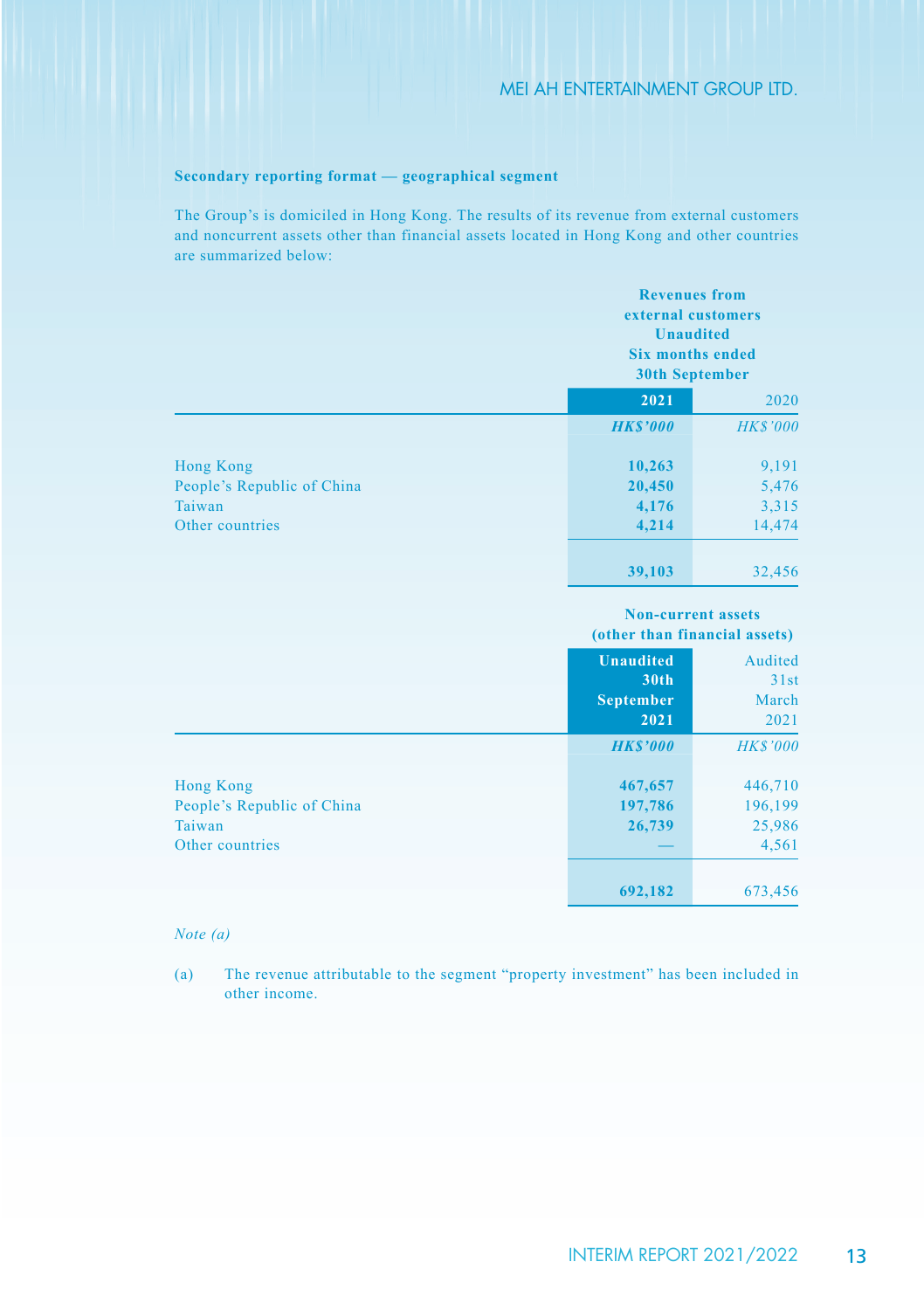### **5. Other gains/(losses) — net**

|                                                                               |                 | <b>Unaudited</b><br><b>Six months ended</b><br><b>30th September</b> |  |
|-------------------------------------------------------------------------------|-----------------|----------------------------------------------------------------------|--|
|                                                                               | 2021            | 2020                                                                 |  |
|                                                                               | <b>HK\$'000</b> | <b>HK\$'000</b>                                                      |  |
| Surplus/(deficit) on revaluation of investment<br>properties                  | 8,353           | (6, 444)                                                             |  |
| Fair value losses on financial assets at fair value<br>through profit or loss | (948)           | (1,271)                                                              |  |
|                                                                               | 7,405           | (7, 715)                                                             |  |

### **6. Expenses by nature**

Expenses included in cost of sales, selling and marketing expenses, administrative expenses are analysed as follows:

|                                               | <b>Unaudited</b><br><b>Six months ended</b><br><b>30th September</b> |                 |
|-----------------------------------------------|----------------------------------------------------------------------|-----------------|
|                                               | 2021                                                                 | 2020            |
|                                               | <b>HKS'000</b>                                                       | <b>HK\$'000</b> |
| Amortisation of film rights                   | 5,186                                                                | 5,410           |
| Cost of goods sold                            | 109                                                                  | 129             |
| Depreciation of property, plant and equipment | 9,700                                                                | 9,141           |
| Depreciation of right-of-use assets           | 3,408                                                                | 4,394           |
| Employee benefit expenses                     | 20,043                                                               | 18,745          |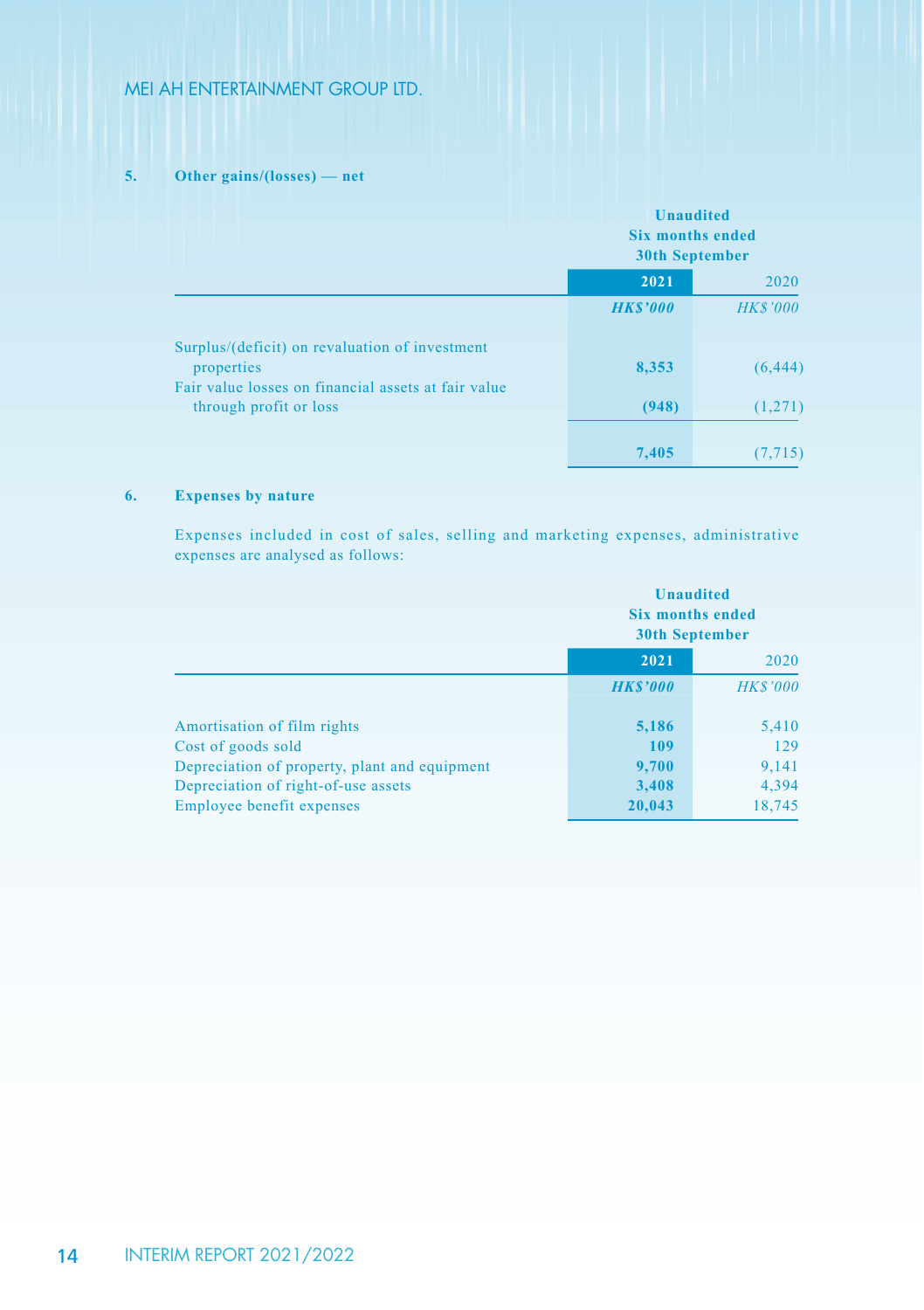## **7. Finance costs — net**

|                                             | <b>Unaudited</b><br><b>Six months ended</b><br><b>30th September</b> |                 |
|---------------------------------------------|----------------------------------------------------------------------|-----------------|
|                                             | 2021<br>2020                                                         |                 |
|                                             | <b>HKS'000</b>                                                       | <b>HK\$'000</b> |
| <b>Finance income</b>                       |                                                                      |                 |
| Interest income on short-term bank deposits | 65                                                                   | 308             |
| <b>Finance costs</b>                        |                                                                      |                 |
| Interest on bank and other borrowings       | (2,728)                                                              | (2,183)         |
| Interest on lease liabilities               | (2,890)                                                              | (2,828)         |
|                                             | (5,618)                                                              | (5,011)         |
| Finance costs — net                         | (5, 553)                                                             | (4,703)         |

### **8. Taxation**

Hong Kong profits tax has been provided at the rate of 16.5% (2020: 16.5%) on the estimated assessable profit for the period. Taxation on overseas profits has been calculated on the estimated assessable profit for the period.

|                     |                 | <b>Unaudited</b><br><b>Six months ended</b><br><b>30th September</b> |
|---------------------|-----------------|----------------------------------------------------------------------|
|                     | 2021            | 2020                                                                 |
|                     | <b>HK\$'000</b> | <b>HK\$'000</b>                                                      |
| Current income tax  | 442             |                                                                      |
| Deferred income tax | 51              | 517                                                                  |
|                     |                 |                                                                      |
| Income tax credit   | 493             | 517                                                                  |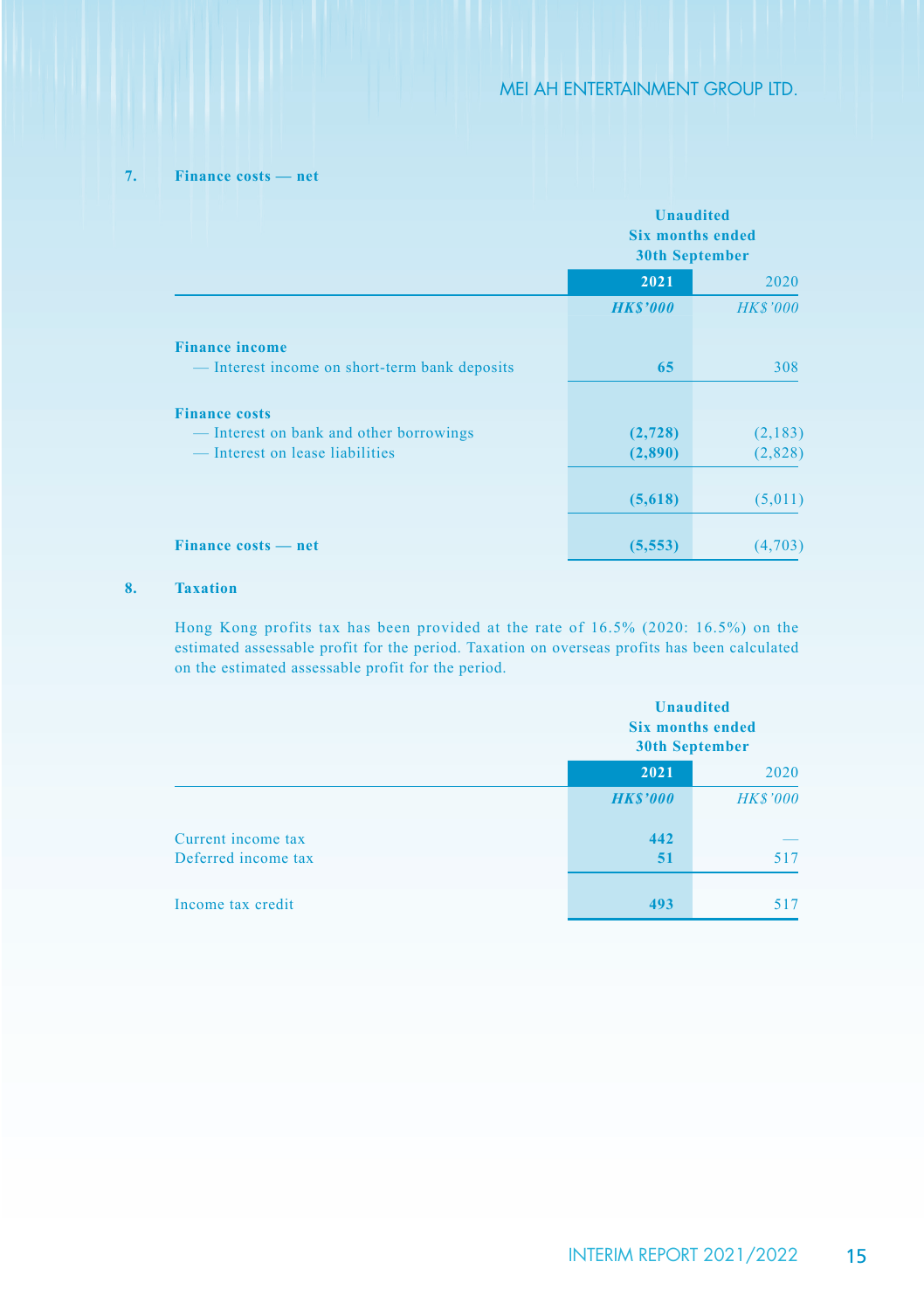### **9. Loss per share**

## *(a) Basic*

The calculation of basic loss per share is based on the Group's loss attributable to equity holders of the Company of HK\$6,873,000 (2020: HK\$25,261,000) and on the weighted average of 5,923,739,000 (2020: 5,923,739,000) ordinary shares in issue during the period.

#### *(b) Diluted*

For the six months ended 30th September 2021 and 2020, the diluted loss per share was the same as the basic loss per share as there were no outstanding potential ordinary shares during the period.

### **10. Dividends**

The board does not recommend the payment of an interim dividend for the six months ended 30th September 2021 (2020: Nil).

#### **11. Prepayments, deposits, trade and other receivables**

|                                                                    | <b>Unaudited</b><br>30th<br><b>September</b><br>2021 | Audited<br>31st<br>March<br>2021 |
|--------------------------------------------------------------------|------------------------------------------------------|----------------------------------|
|                                                                    | <b>HK\$'000</b>                                      | <b>HK\$'000</b>                  |
| Trade receivables<br>Less: provision for impairment of receivables | 41,583<br>(19, 868)                                  | 47,670<br>(20, 868)              |
| Trade receivables — net                                            | 21,715                                               | 26,802                           |
| Prepayments<br>Other receivables and deposits                      | 2,025<br>25,115                                      | 6,197<br>17,349                  |
|                                                                    | 48,855                                               | 50,348                           |
| Less: Other receivables and deposits —<br>non current portion      | (2, 148)                                             | (4,105)                          |
| <i>Less:</i> Trade receivables $-$ non current portion             | (1, 463)                                             | (3, 418)                         |
| Current portion                                                    | 45,244                                               | 42,825                           |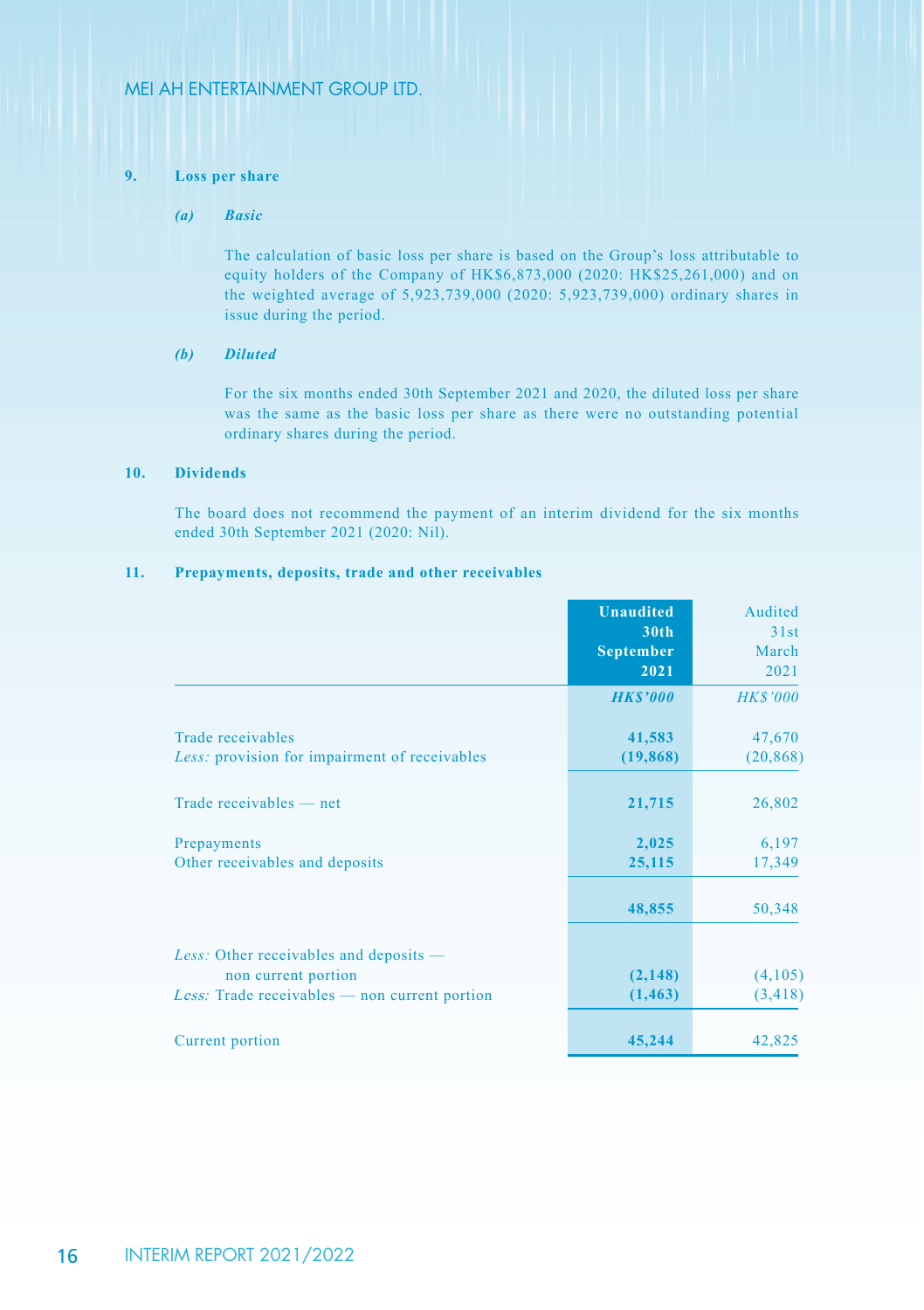|                                                       | <b>Unaudited</b><br>30th<br><b>September</b><br>2021 | Audited<br>31st<br>March<br>2021 |
|-------------------------------------------------------|------------------------------------------------------|----------------------------------|
|                                                       | <b>HK\$'000</b>                                      | <b>HK\$'000</b>                  |
| Current to 3 months<br>4 to 6 months<br>Over 6 months | 18,071<br>309<br>23,203                              | 24,264<br>23,406                 |
|                                                       | 41,583                                               | 47,670                           |

The ageing analysis of trade receivables based on invoice date is as follows:

The Group's credit terms to trade receivables generally ranges from 7 to 90 days.

### **12. Trade and other payables**

|                                               | <b>Unaudited</b><br>30 <sub>th</sub><br><b>September</b><br>2021 | Audited<br>31st<br>March<br>2021 |
|-----------------------------------------------|------------------------------------------------------------------|----------------------------------|
|                                               | <b>HK\$'000</b>                                                  | <b>HK\$'000</b>                  |
| Trade payables<br>Other payables and accruals | 8,120<br>58,694                                                  | 8,482<br>76,905                  |
|                                               | 66,814                                                           | 85,387                           |

The ageing analysis of trade payables is as follows:

|                                      | <b>Unaudited</b><br>30th<br><b>September</b><br>2021 | Audited<br>31st<br>March<br>2021 |
|--------------------------------------|------------------------------------------------------|----------------------------------|
|                                      | <b>HKS'000</b>                                       | <b>HK\$'000</b>                  |
| Current to 3 months<br>4 to 6 months | 1,652                                                | 2,366                            |
| Over 6 months                        | 6,467                                                | 6,116                            |
|                                      | 8,119                                                | 8,482                            |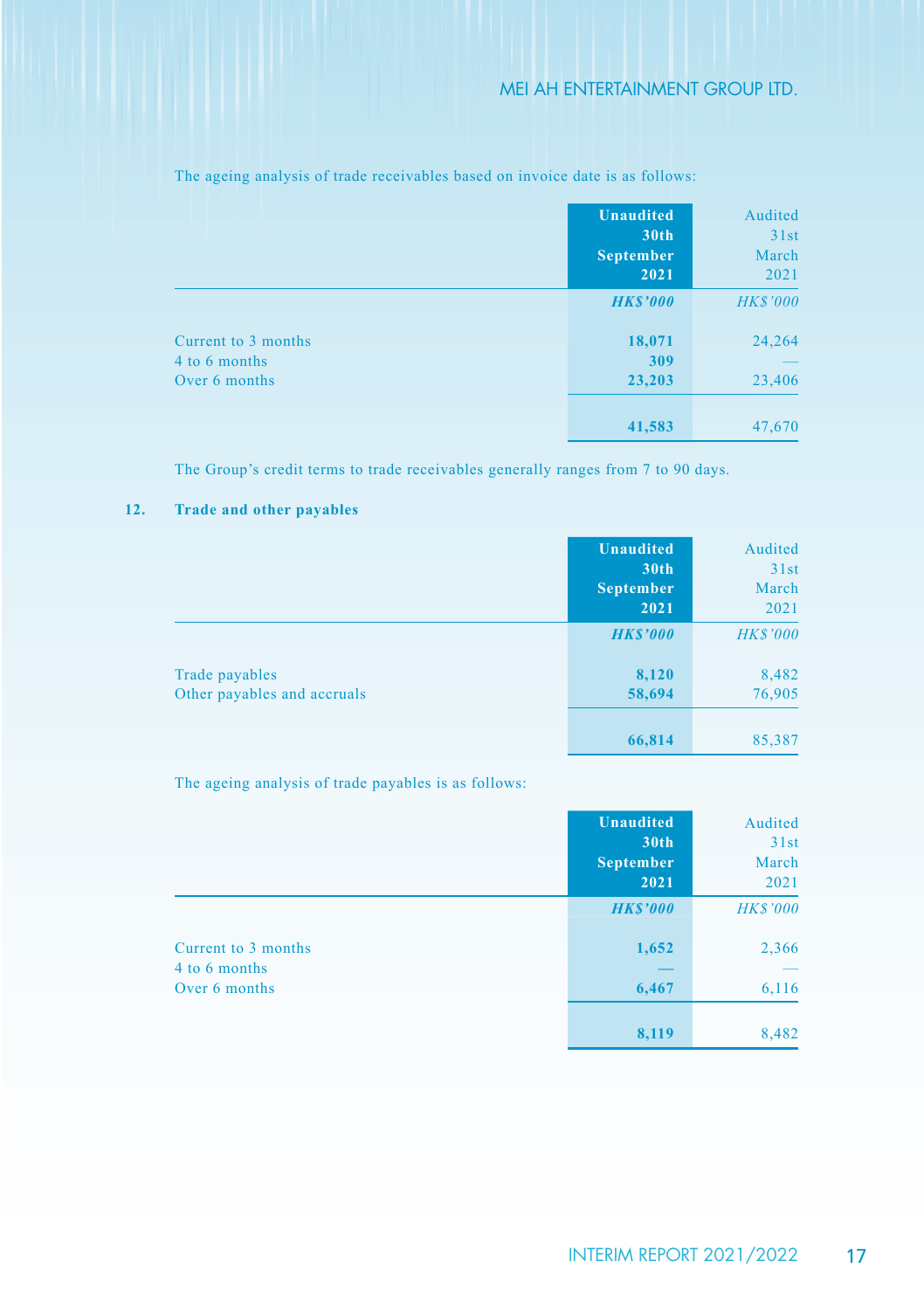#### **13. Bank and other borrowings**

|                                          | <b>Unaudited</b><br>30 <sub>th</sub><br><b>September</b><br>2021 | Audited<br>31st<br>March<br>2021 |
|------------------------------------------|------------------------------------------------------------------|----------------------------------|
|                                          | <b>HKS'000</b>                                                   | <b>HK\$'000</b>                  |
| Bank overdrafts — secured                | 21,007                                                           | 21,867                           |
| Secured bank loans — current portion     | 26,888                                                           | 29,228                           |
| Bank borrowings — current portion        | 47,895                                                           | 51,095                           |
| Secured bank loans — non-current portion | 732                                                              | 1,671                            |
| Total bank borrowings                    | 48,627                                                           | 52,766                           |
| Other borrowing $-$ non-current portion  | 88,143                                                           | 75,937                           |
| Total borrowings                         | 136,770                                                          | 128,703                          |

(a) The bank borrowings are repayable in the following periods:

|                      | <b>Unaudited</b> | Audited         |
|----------------------|------------------|-----------------|
|                      | 30th             | 31st            |
|                      | <b>September</b> | March           |
|                      | 2021             | 2021            |
|                      | <b>HKS'000</b>   | <b>HK\$'000</b> |
| Within 1 year        | 47,895           | 51,095          |
| Between 1 to 2 years | 732              | 1,671           |
|                      |                  |                 |
|                      | 48,627           | 52,766          |

### (b) Other borrowings

As at 30th September 2021, the Group has a borrowing with outstanding principal of RMB30,000,000 (approximately HK\$36,063,000) (31st March 2021: RMB30,000,000 (approximately HK\$35,495,000)) and interest of RMB6,400,000 (approximately HK\$7,693,000) (31st March 2021: RMB5,275,000 (approximately HK\$6,242,000)). The borrowing is interest-bearing at a fixed rate of 7.5% per annum and unsecured. The principal and interest are not repayable within 5 years from drawdown date. The lender is a company partially owned by a brother of the Group's controlling shareholder.

At 30th September 2021, the Group also had another borrowing with a principal amount of HK\$25,000,000 (31st March 2021: HK\$25,000,000) provided by IST, an associate of the Group. The borrowing is unsecured, interest-free and is not repayable before 31st December 2022.

At 30th September 2021, the Group had a borrowing with a principal amount of HK\$19,387,000 (31st March 2021: HK\$9,200,000) provided by the controlling shareholder of the Company. The borrowing is unsecured, interest-free and is not repayable before 1st October 2022.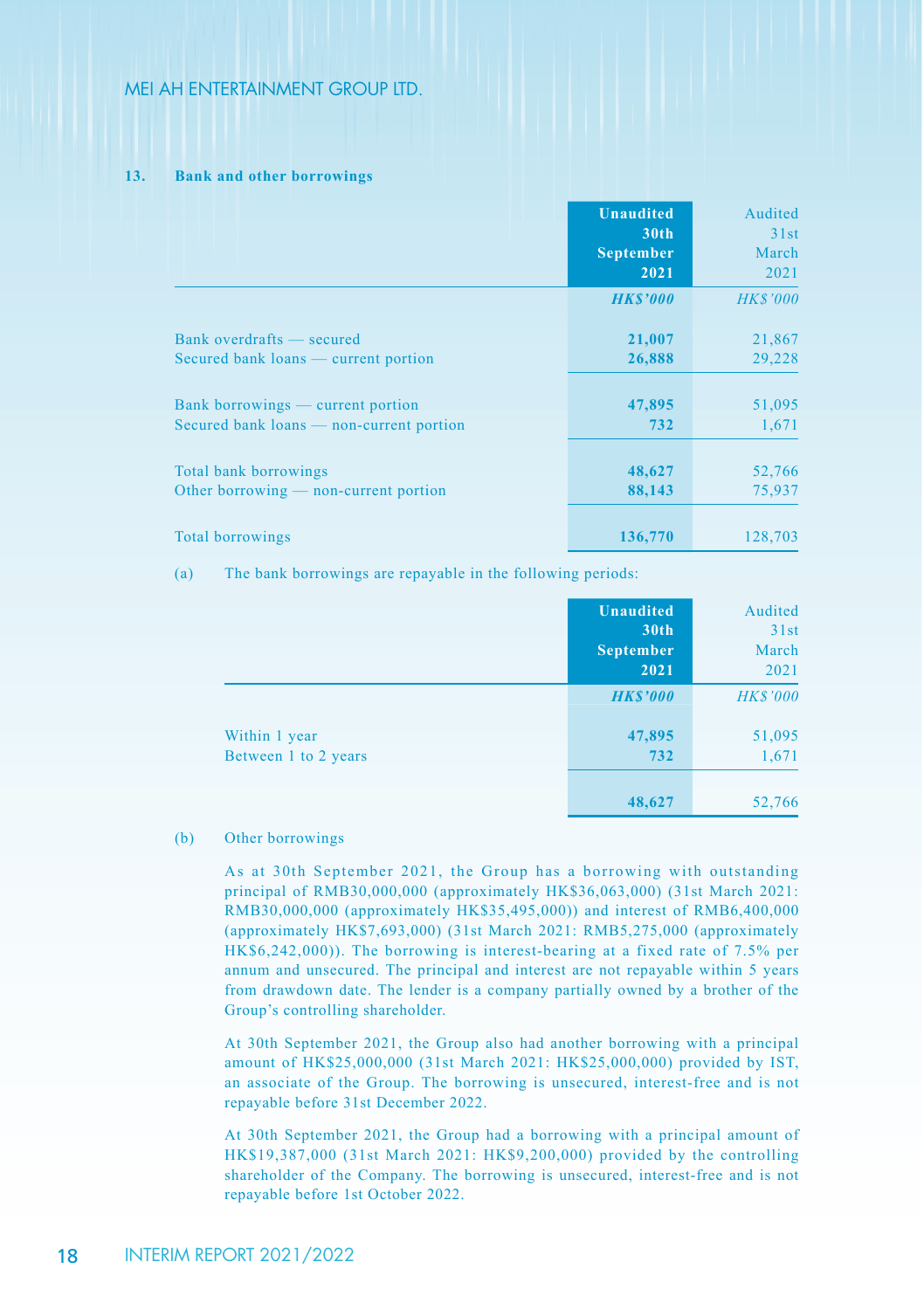|                       | <b>Number of ordinary shares</b>                                 |                                  | <b>Ordinary shares</b>                                           |                                  |
|-----------------------|------------------------------------------------------------------|----------------------------------|------------------------------------------------------------------|----------------------------------|
|                       | <b>Unaudited</b><br>30 <sub>th</sub><br><b>September</b><br>2021 | Audited<br>31st<br>March<br>2021 | <b>Unaudited</b><br>30 <sub>th</sub><br><b>September</b><br>2021 | Audited<br>31st<br>March<br>2021 |
|                       | <b>HKS'000</b>                                                   | <b>HK\$'000</b>                  | <b>HKS'000</b>                                                   | <b>HK\$'000</b>                  |
| Authorised            | 15,000,000                                                       | 15,000,000                       | 300,000                                                          | 300,000                          |
| Issued and fully paid | 5,923,739                                                        | 5,923,739                        | 118,475                                                          | 118,475                          |

## **14. Share capital**

#### **15. Capital commitments**

As at 30th September 2021, the Group had contracted commitments but not provided for in the financial information as follows:

|                                                                                                               | <b>Unaudited</b><br>30 <sub>th</sub><br><b>September</b><br>2021 | Audited<br>31st<br>March<br>2021 |
|---------------------------------------------------------------------------------------------------------------|------------------------------------------------------------------|----------------------------------|
|                                                                                                               | <b>HK\$'000</b>                                                  | <b>HK\$'000</b>                  |
| Film rights, films in progress and film royalty deposits<br>Licenses<br>Investment in a digital media project | 1,875<br>1,666                                                   | 1,701<br>1,994<br>12,144         |
|                                                                                                               | 3,541                                                            | 15,839                           |

## **16. Related party transactions**

Save as disclosed elsewhere in the condensed consolidated interim financial information, significant related party transactions, which were carried out in the ordinary course of the Group's business, are as follows:

|                                                                                                    | <b>Unaudited</b><br><b>Six months ended</b><br><b>30th September</b> |                 |
|----------------------------------------------------------------------------------------------------|----------------------------------------------------------------------|-----------------|
|                                                                                                    | 2021                                                                 | 2020            |
|                                                                                                    | <b>HKS'000</b>                                                       | <b>HK\$'000</b> |
| Playout, post-production, origination and project<br>development services payable to an associated |                                                                      |                 |
| company                                                                                            | 5.070                                                                | 2,767           |
| Rental income receivable from associated companies                                                 | 655                                                                  | 655             |
| Management fee income receivable from an associated                                                |                                                                      |                 |
| company<br>Other administrative costs payable to an associated                                     | 138                                                                  | 138             |
| company                                                                                            | 284                                                                  | 368             |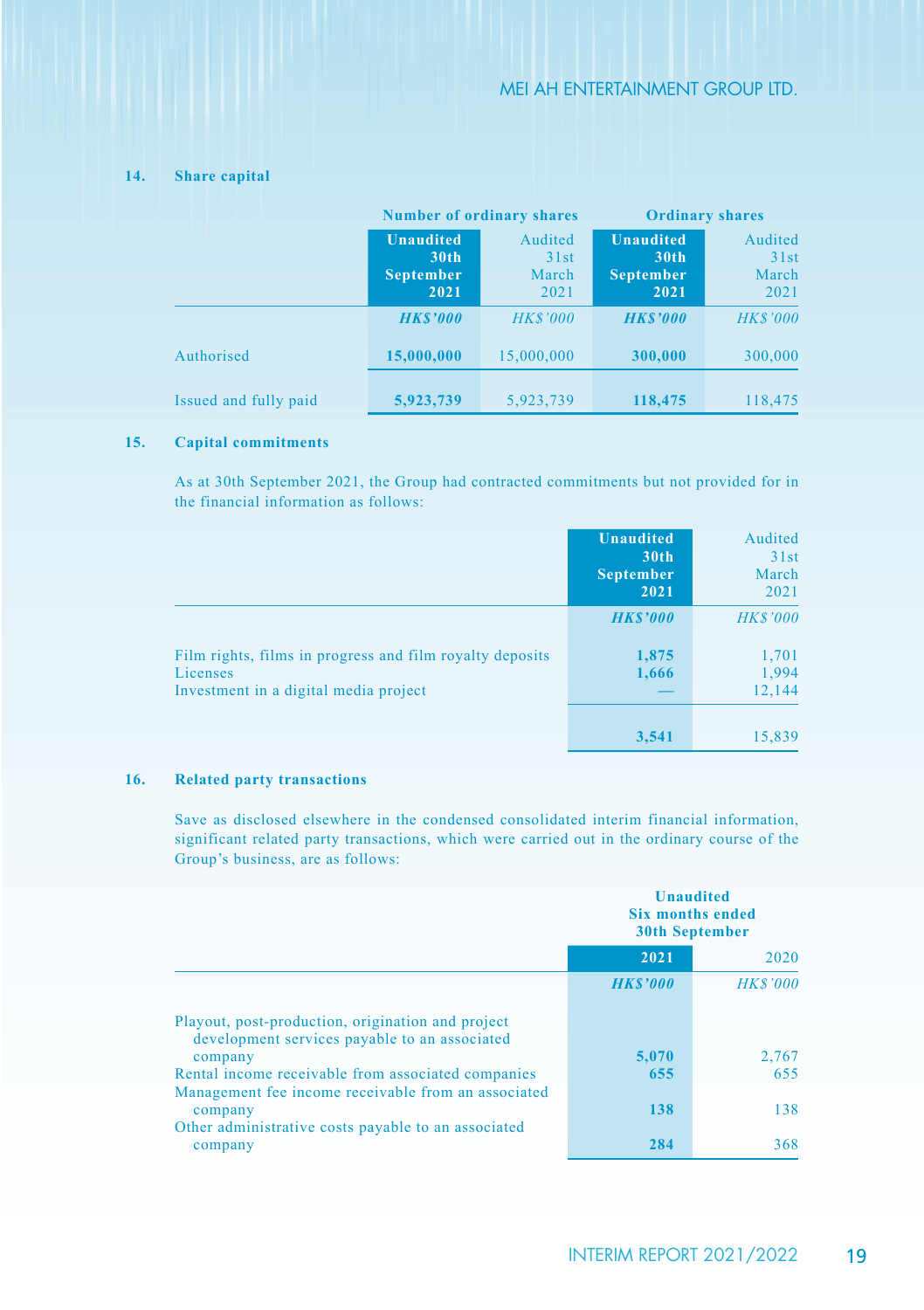# **Interim Dividend**

The board does not recommend the payment of an interim dividend for the six months ended 30th September 2021 (2020: Nil).

# **BUSINESS REVIEW AND MANAGEMENT DISCUSSION AND ANALYSIS**

During the six months ended 30th September 2021, the Group recorded a consolidated revenue of HK\$39,103,000 (2020: HK\$32,456,000), gross profit of HK\$23,458,000 (2020: HK\$19,924,000) and a loss attributable to owners of the Company of HK\$6,873,000 (2020: HK\$25,261,000).

The contribution of revenues from the Group's channel operations segment for the period dropped from approximately HK\$25 million to approximately HK\$18 million, which was mainly attributable to the completion of our exclusive content supply contract with HBO Asia since June 2021, and is still the major revenue generating segment of the Group.

Quality media content is the key for both traditional and new media companies to compete with their rivals for viewership and revenue. The media industry is in the stage of transforming from traditional media to new media industry. A large number of viewers are moving out from traditional TV services to join the fast growing OTT services. Our business strategy of positioning the Group as an important content provider of Chinese contents to both the traditional and new media companies has been proven successful during the period of industry transformation which offers OTT service to viewers through internet. Viewers can now enjoy our contents through various devices including mobile phone, tablet, PC and TV set. Such a strategy dramatically enlarges the coverage of our contents to the viewers who are not customers of traditional TV services. In South East Asia, the completion of our exclusive content supply contract with HBO Asia opened a huge potential to our Group to supply our contents to the fast growing new media industry in South East Asia where international new media giants are actively acquiring contents in order to grow their subscribers. The Group will adopt a non-exclusive cooperation strategy with these new media companies. In Hong Kong, the Group is supplying a Chinese movie channel with hundreds of movies to TVB's new media platform, namely myTV SUPER. During the period, we have increased our supply of movies to TVBC's (a joint venture company of TVB group in PRC) OTT APP. In Taiwan, we provided a Chinese movie/drama channel to viewers through the telecom/OTT platform of Chung Hwa Telecom Company Limited.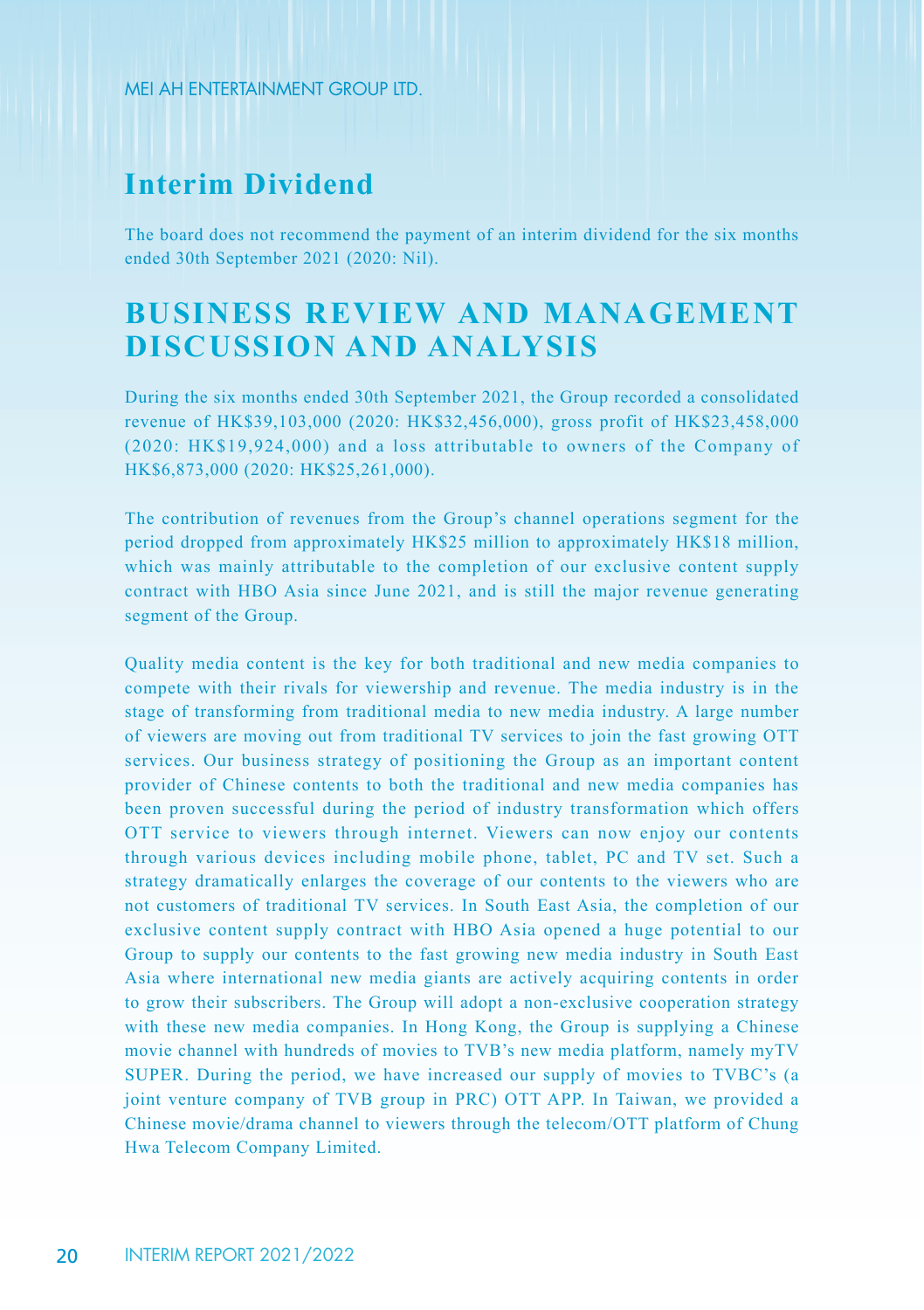The Group soft-launched its content business with a limited number of movies in YouTube in November 2021. The response from viewers to our soft-launch in YouTube is encouraging. With the encouraging result of the soft-launch, we are planning for a full scale launch with hundreds of movies in YouTube in the coming year. We anticipate that this new media business will start to generate advertising and subscription revenues to the Group from 2022 onwards.

Looking forward, the Group will continue to explore opportunities to increase contributions from its channel operations.

The contribution of revenues from the Group's film exhibition and film rights licensing and sublicensing segment increased from approximately HK\$2 million to HK\$9 million. Although the original schedules of releasing new titles were delayed due to the outbreak of COVID-19 and no new titles was released during the year. A number of new titles are scheduled to be released in the forthcoming year, including titles namely "Theory of Ambitions" and "Twin Blades" and certain other titles which shooting have been completed.

In PRC, there are strong demands on our contents. Since 2018, the Group authorised iQiyi, the new media platform in the PRC, to broadcast contents from the high content library of the Group on a non-exclusive basis. The Group also entered into similar agreements with Youku and Ixigua, the new media operators in the PRC, since last year to broadcast its film library content. During the period, the Group further concluded agreements to release content through the media platforms of Bilibili and Tencent. These cooperations further confirm the Group's important expansion strategy, as a content provider, of entering into the new media market in the PRC and also release the worth of our film library. The Group will continue to seek cooperations with other major new media platforms in order to further cultivate the vast media market in the PRC.

Besides self producing and investing, the Group also makes use of its wide distribution network developed for years for its business of film distribution agency. Equipped by the Group's film library and through the Group's experience and network in program sourcing, the Group is confident that it will continue to provide high quality and customised programs to its audiences.

The Group has started to penetrate into the China theatrical market and established its first cinema in Tianjin since 2011. In 2019, the Group's cinema in Guangzhou and another 20% equity investment in a Beijing cinema commenced operations. The Group's cinema are all digital and equipped with 3-D movie broadcasting functions. Operations in cinemas, as affected by COVID-19, were suspended for approximately three months last year and accordingly revenues contributed from this segment during the period increased from approximately HK\$4 million to HK\$11 million.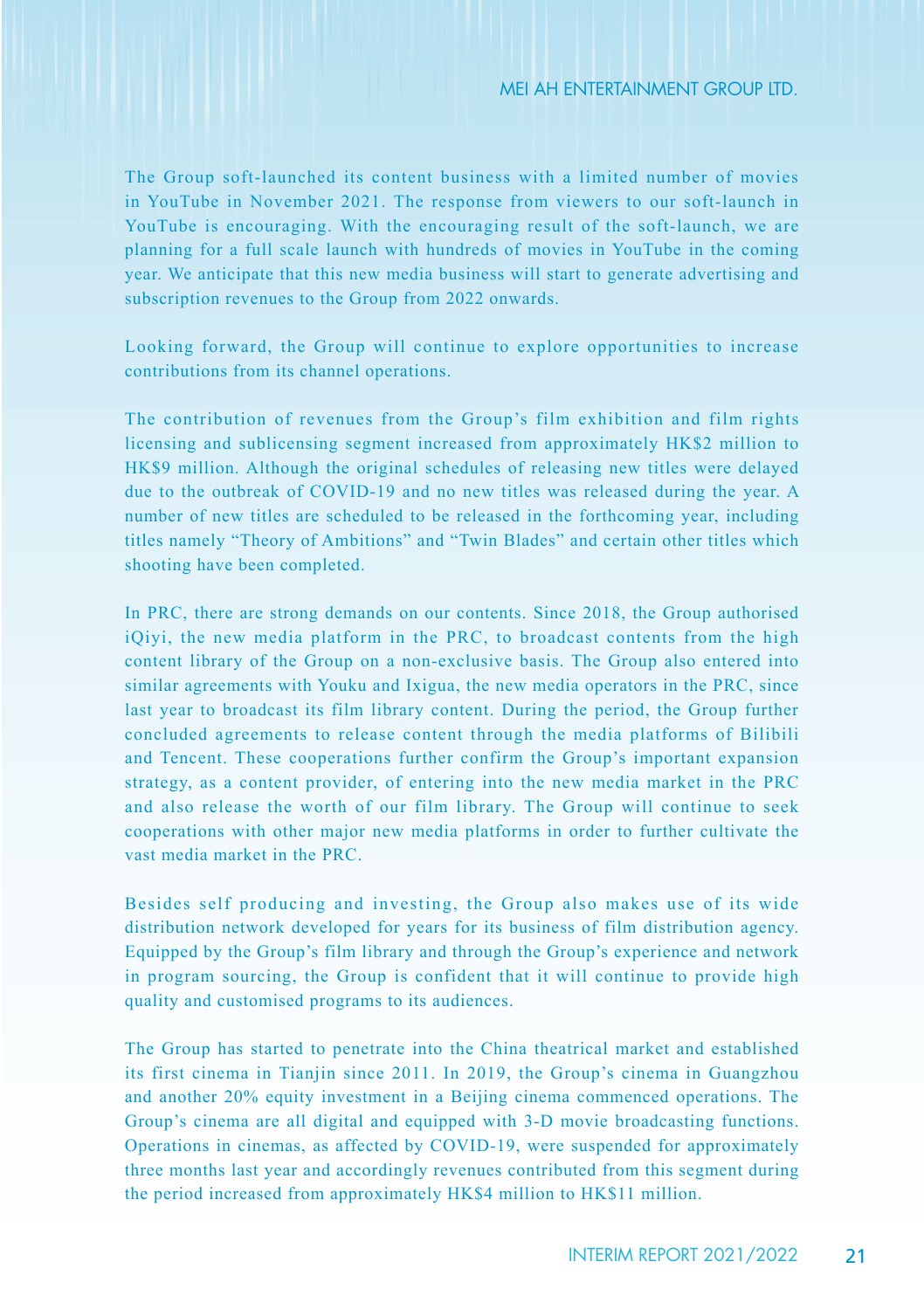Due to the outbreak of COVID-19, the operating segment of concert performance and event organisation was suspended and did not generate revenue during the period. Following the reactivation of the segment recently, the concert activities are expected to be re-opened soon.

The Group's channel management operations are conducted through its associated company, namely IST Company Limited ("IST"). Other than providing channel management services, IST also provides services of playout, post production, HD-film restoration and internetworking solution. During the period, IST contributed profit of approximately HK\$3.7 million (2020: loss of HK\$4.8 million) to the Group.

During the period, following the changes in the investment market conditions, the Group's financial assets at fair value through profit or loss recorded a fair value loss of approximately HK\$0.9 million (2020: loss of HK\$1.3 million). The investment properties portfolio of the Group contributed a surplus on revaluation of approximately HK\$8.3 million (2020: deficit of HK\$6.4 million). Such unrealised surpluses/losses have no effect on the Group's cash flow.

In respect of the legal proceeding against the Company, the Company reached a settlement deed with the plaintiff in February 2021 as full and final settlement of the proceeding. During the period, the settlement amount under the settlement deed was fully settled.

COVID-19 has posted unprecedented challenges to worldwide economy, and the entertainment industry has become one of the worst hit segments. Taking into account the recent development on the availability of vaccine, the pandemic situation is hopefully to be recovered and the Group's operations will gradually restore to normal. Looking forward, the Group will continue to actively seek investment opportunities that are related and/or creating synergies to the Group's existing businesses and generate greatest returns for its shareholders and reward their long-term support.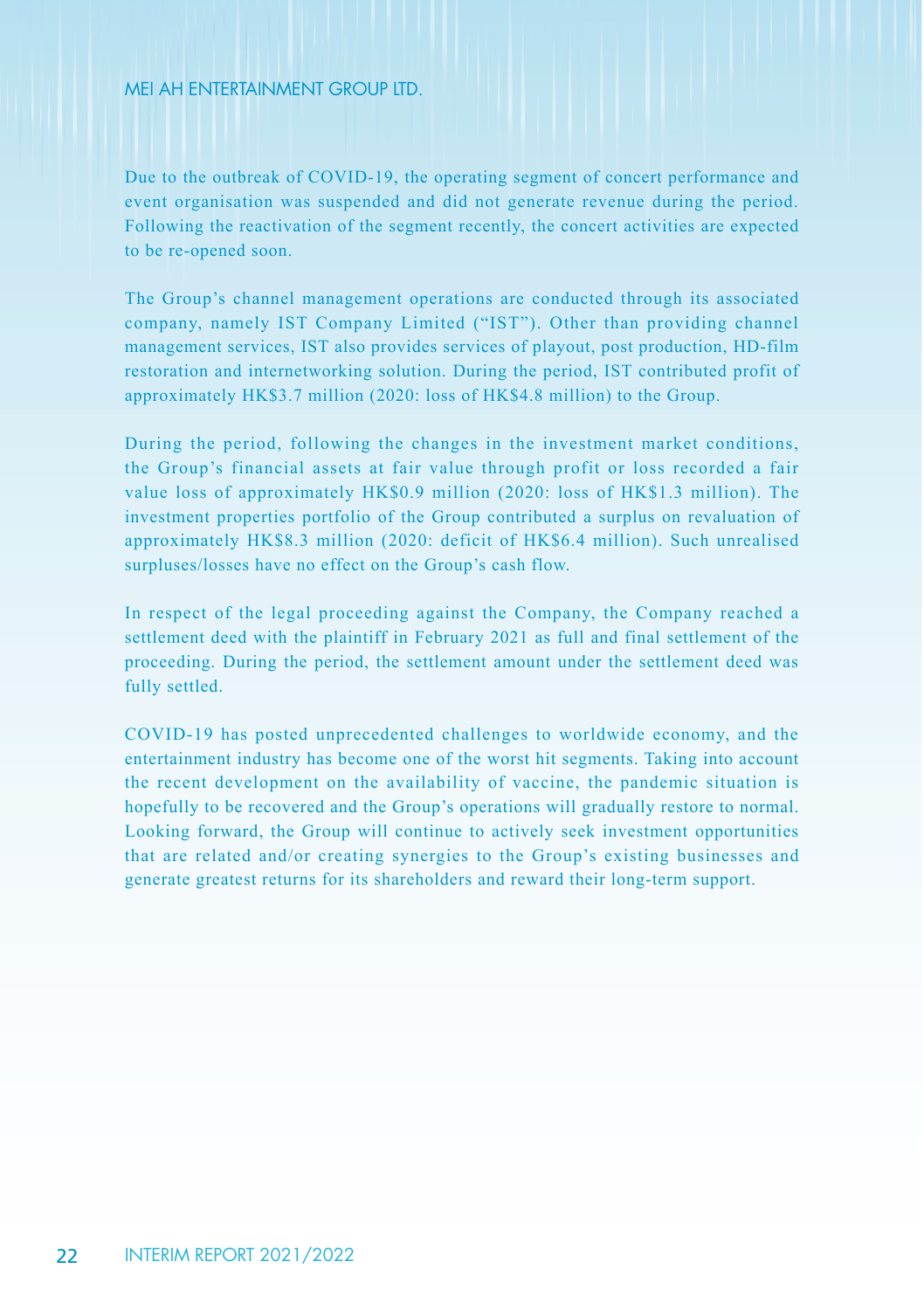#### **Liquidity and financial resources**

At 30th September 2021, the Group has available banking facilities of approximately HK\$51,120,000, of which approximately HK\$48,627,000 were utilised. Corporate guarantees executed by the Company and certain of the Group's deposits and properties with aggregate net book values of HK\$69,500,000 were pledged to banks to secure banking facilities. The Group's gearing ratio of 36.3% as at 30th September 2021 was based on the total of bank loans and other loans of HK\$136,770,000 (of which HK\$47,895,000, HK\$25,732,000 and HK\$63,143,000 are repayable within one year, in the second year and after the third year respectively) and the shareholders' funds of approximately HK\$376,564,000. The Group's bank balances and borrowings are primarily denominated in HK\$, RMB and NTD. The Group will monitor its foreign currency exposure closely.

During the period ended 30th September 2021, the Group did not engage in any derivatives activities and did not commit to any financial instruments to hedge its exposure to foreign currency.

At 30th September 2021, the Group had commitments in respect of film rights, films in progress, film royalty deposits, and licenses amounting to approximately HK\$3,541,000. The commitments will be financed by the Group's internal resources and banking and other available facilities.

#### **Employees**

At 30th September 2021, the Group employed 133 staff. Remuneration is reviewed periodically based on market trend and individual staff's performance. In addition to the basic salaries, staff benefits include discretionary bonus, medical insurance scheme and contributory provident fund. The Group also has a share option scheme whereby qualified participants may be granted options to acquire shares of the Company. Employee benefit expenses of HK\$20,043,000 were charged to the profit or loss during the period.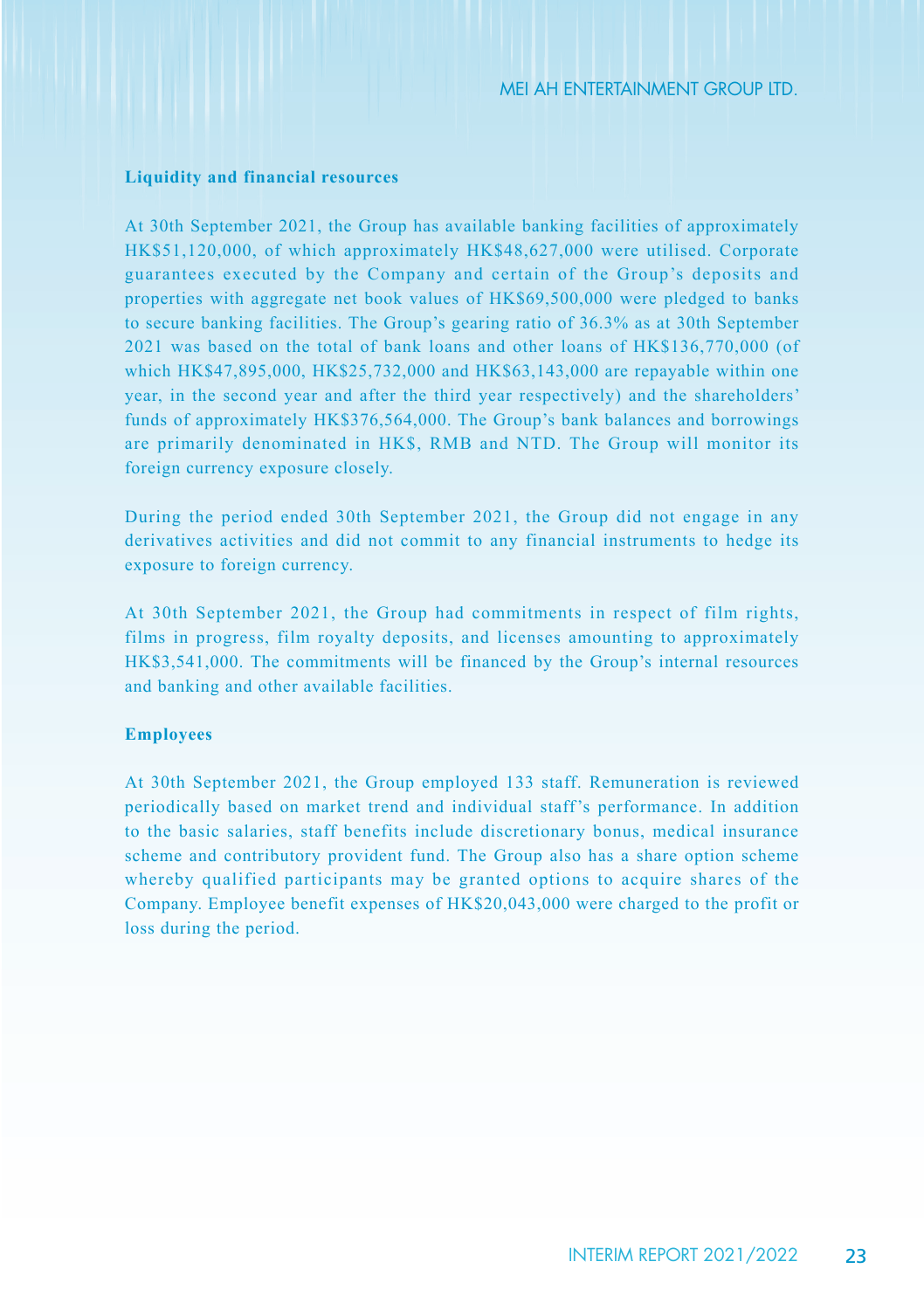## **Share option scheme**

Details of the share option scheme (the "Scheme") approved by the shareholders of the Company at the annual general meeting on 1st September 2014 were disclosed in the Company's circular dated 31st July 2014 and the annual report for the year ended 31st March 2021.

There was no outstanding share option as at 30th September 2021.

# **Directors' and chief executives' interests and short positions in the shares, underlying shares and debentures of the Company or any associated corporations**

At 30th September 2021, the interests and short positions of each director and chief executive in the shares, underlying shares and debentures of the Company and its associated corporations (within the meaning of the Securities and Futures Ordinance ("SFO")), as recorded in the register maintained by the Company under Section 352 of the SFO or as notified to the Company were as follows:

### **(a) Ordinary shares of HK\$0.02 each in Mei Ah Entertainment Group Limited**

|                         |                  |                                  | Number of shares beneficially held-long position | % of the<br>issued share<br>capital of the<br>Company<br>as at 30th |
|-------------------------|------------------|----------------------------------|--------------------------------------------------|---------------------------------------------------------------------|
|                         | Personal         | <b>Family</b>                    | Corporate                                        | <b>September</b>                                                    |
| <b>Name of director</b> | <b>interests</b> | <b>interests</b>                 | <i>interests</i>                                 | 2021                                                                |
| Mr. Li Kuo Hsing        | 529,907,500      | 189,843,750<br><i>Note</i> $(i)$ | 2,540,177,550<br>Note (ii)                       | 55.03%                                                              |
| Mr. Li Tang Yuk         | 1,940,000        |                                  |                                                  | $0.03\%$                                                            |
| Dr. Dong Ming           | 5,000,000        |                                  |                                                  | 0.08%                                                               |

*Notes:*

- (i) These shares are held by Ms. Li Pik Lin, the spouse of Mr Li Kuo Hsing.
- (ii) These shares are held by Kuo Hsing Holdings Limited, a company beneficially controlled by Mr. Li Kuo Hsing.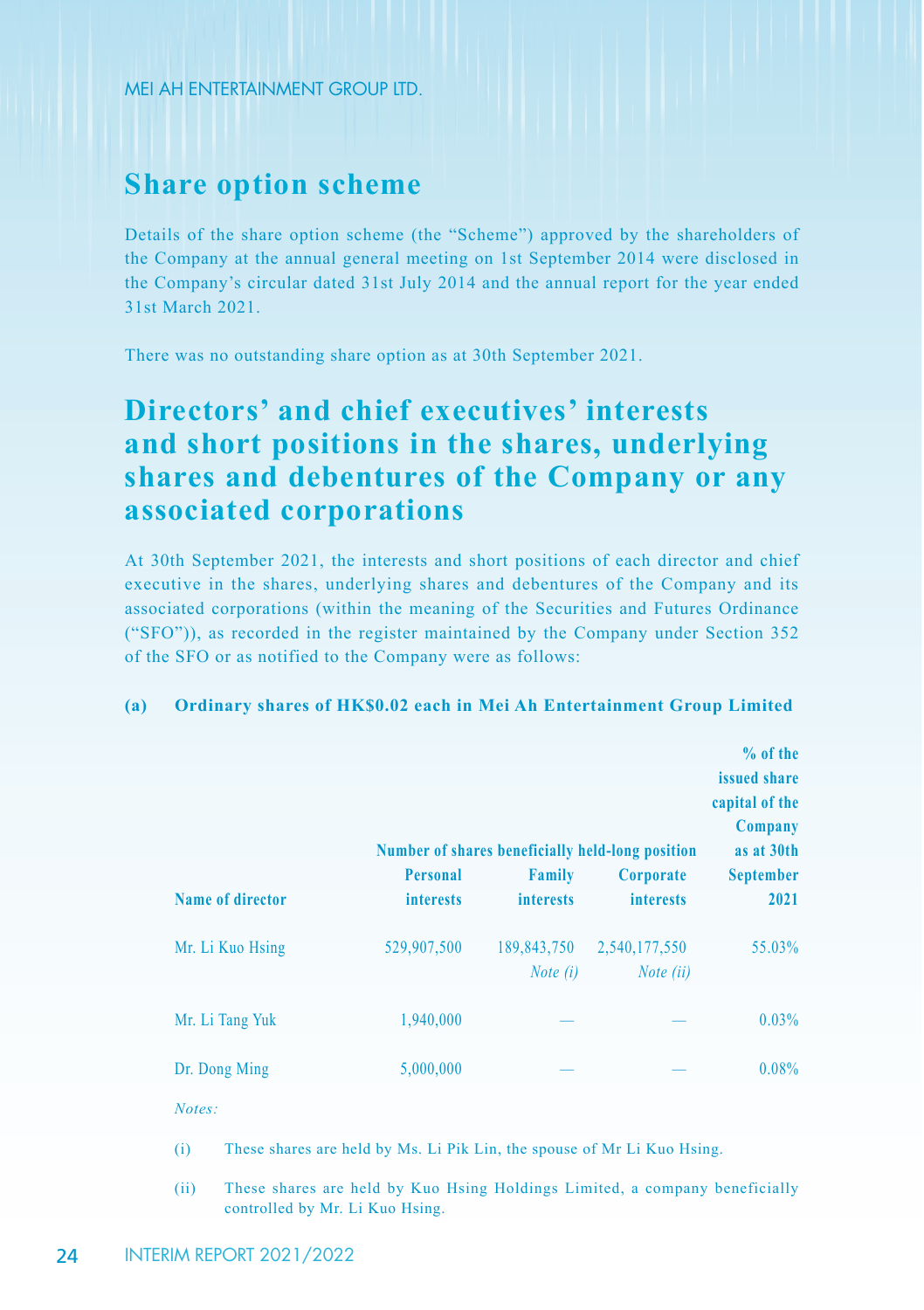#### **(b) Interest in subsidiaries of the Company**

Mr. Li Kuo Hsing personally holds non-voting deferred shares of HK\$1 each in the following subsidiaries:

|                                         | No. of non-voting<br>deferred shares held |
|-----------------------------------------|-------------------------------------------|
| <b>Name</b>                             | <b>Personal interests</b>                 |
| Mei Ah Investment Company Limited       | 500,000                                   |
| Mei Ah Press Limited                    | 100,000                                   |
| Mei Ah Video Production Company Limited | 10,000                                    |

With the exception of the interests disclosed above,

- (i) at no time during the period was the Company, its subsidiaries, its associated companies, or its holding company a party to any arrangement to enable the directors and chief executives of the Company to hold any interests or short positions in the shares or underlying shares in, or debentures of, the Company or its associated corporation; and
- (ii) at no time during the period, the directors and chief executives (including their spouse and children under 18 years of age) had any interest in or had been granted or exercised, any rights to subscribe for shares of the Company and its associated companies (within the meaning of the SFO).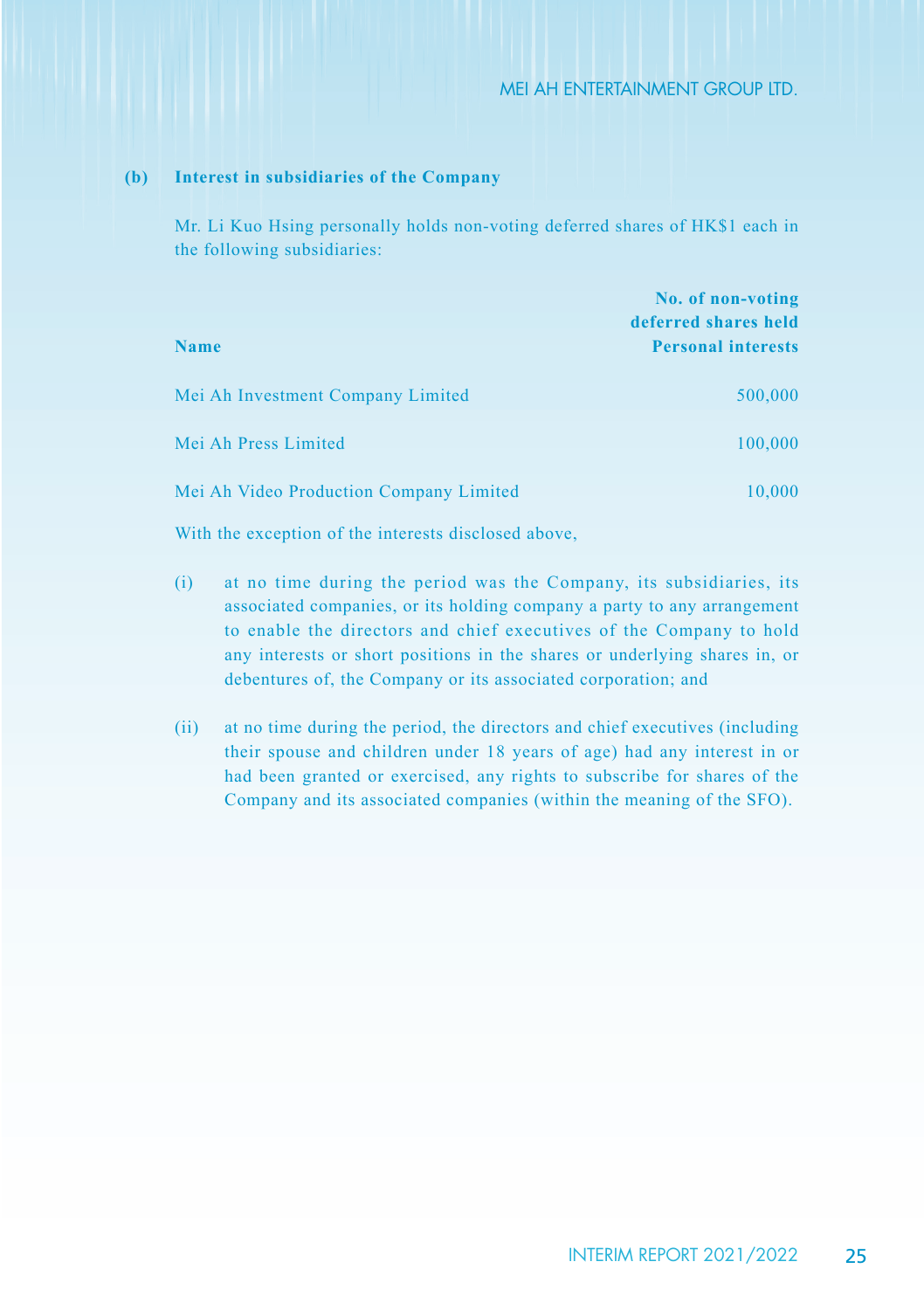# Substantial shareholders' shares and **underlying shares of the Company**

The register of substantial shareholders required to be kept under section 336 of Part XV of the SFO shows that as at 30th September 2021, the Company had been notified of the following substantial shareholders' interests and short positions, being 5% or more of the Company's issued share capital. These interests are in addition of those disclosed above in respect of the directors and chief executives.

## **Interests in ordinary shares of HK\$0.02 each in the Company**

|                                                          |                  |                           | % of the                     |  |
|----------------------------------------------------------|------------------|---------------------------|------------------------------|--|
|                                                          |                  |                           | issued share                 |  |
|                                                          |                  | <b>Number</b>             | capital<br>of the<br>Company |  |
|                                                          |                  | of shares<br>beneficially |                              |  |
|                                                          |                  |                           |                              |  |
|                                                          | held             | as at 30th                |                              |  |
|                                                          |                  | $-\mathbf{Long}$          | <b>September</b>             |  |
| <b>Name</b>                                              | <b>Note</b>      | position                  | 2021                         |  |
| Ho Chi Sing                                              | $\left(a\right)$ | 398,840,000               | 6.73                         |  |
| <b>IDG-Accel China Growth Fund Associates</b><br>L.P.    | (b)              | 370, 205, 516             | 6.25                         |  |
| <b>IDG-Accel China Growth Fund GP</b><br>Associates Ltd. | (b)              | 370, 205, 516             | 6.25                         |  |
| Zhou Quan                                                | (b)              | 370, 205, 516             | 6.25                         |  |
| IDG-Accel China Growth Fund $-$ L.P.                     |                  | 307, 385, 666             | 5.19                         |  |
| Li Pei Chin                                              |                  | 334,042,000               | 5.64                         |  |
| Li Guolin                                                |                  | 296,195,000               | 5.00                         |  |

#### *Notes:*

(a) Included the 370,205,516 shares as set out in note (b).

(b) Referred to the same parcel of shares and included the 307,385,666 shares held by IDG-Accel China Growth Fund L. P.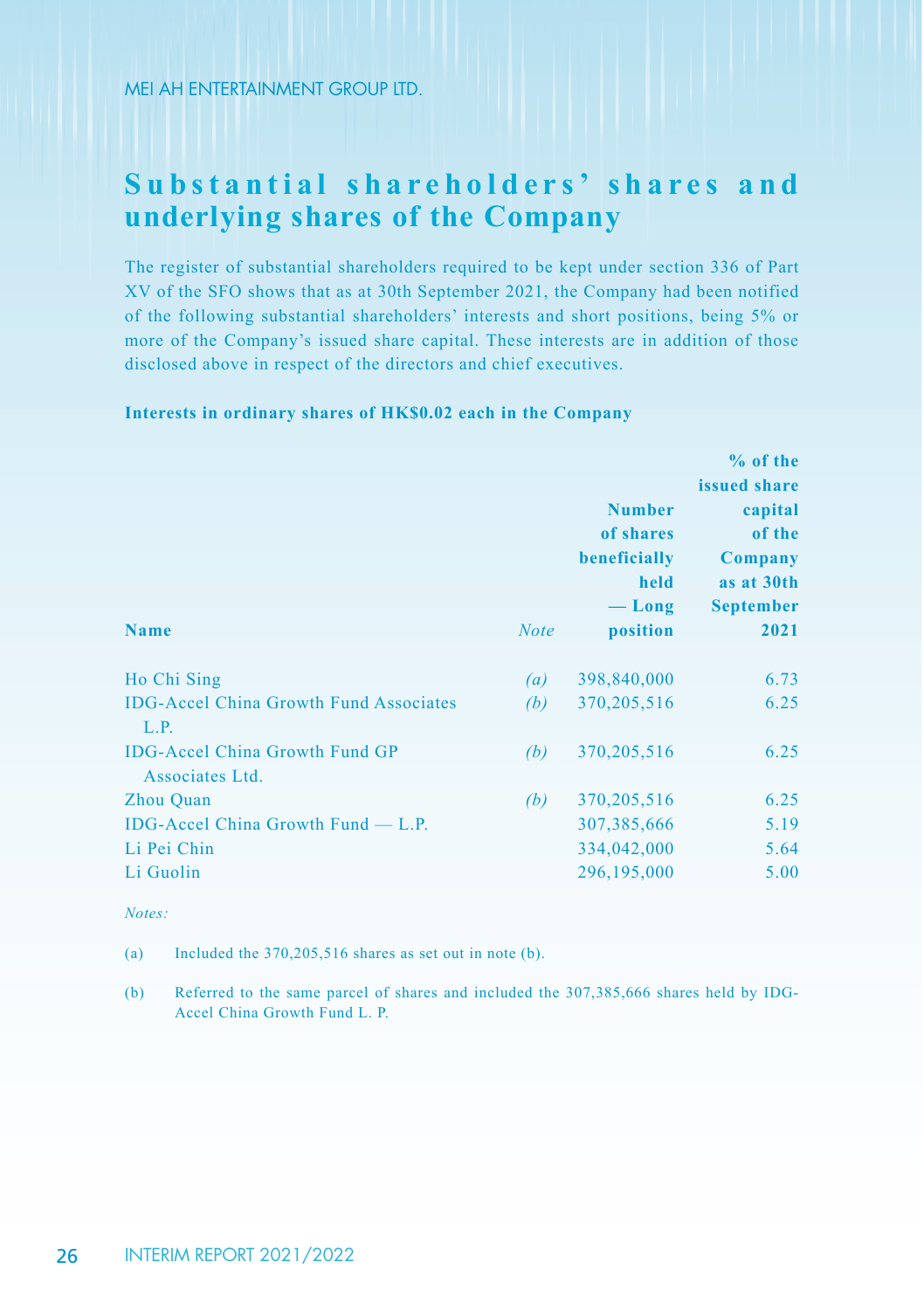# **Compliance with the Code of Corporate Governance Practices**

During the six months ended 30th September 2021, the Group has complied with the code provisions set out in the Code of Corporate Governance Practices under Appendix 14 of the Listing Rules, with the exception of the deviation in respect of the appointment term of non-executive directors.

Under code provision A4.1, non-executive directors should be appointed for specific term. There is no specific term of appointment of the non-executive directors of the Company, however, they are subject to rotation in accordance with the Bye-laws of the Company. Accordingly, the Company considers that sufficient measures have been taken to deal with the requirement in respect of the appointment terms of nonexecutive directors as required under the code provision.

## **Compliance with the Model Code**

During the six months ended 30th September 2021, the Group has adopted the code of conduct regarding the directors' securities transactions on terms no less exacting than the required standard set out in the Model Code under Appendix 10 of the Listing Rules and having made specific enquiry of all directors, the directors of the Company have complied with the required standard set out in the Model Code and its code of conduct regarding directors' securities transactions.

## **Purchase, sale or redemption of shares**

The Company has not redeemed any of its shares during the period. Neither the Company nor any of its subsidiaries has purchased or sold any of the Company's shares during the six months ended 30th September 2021.